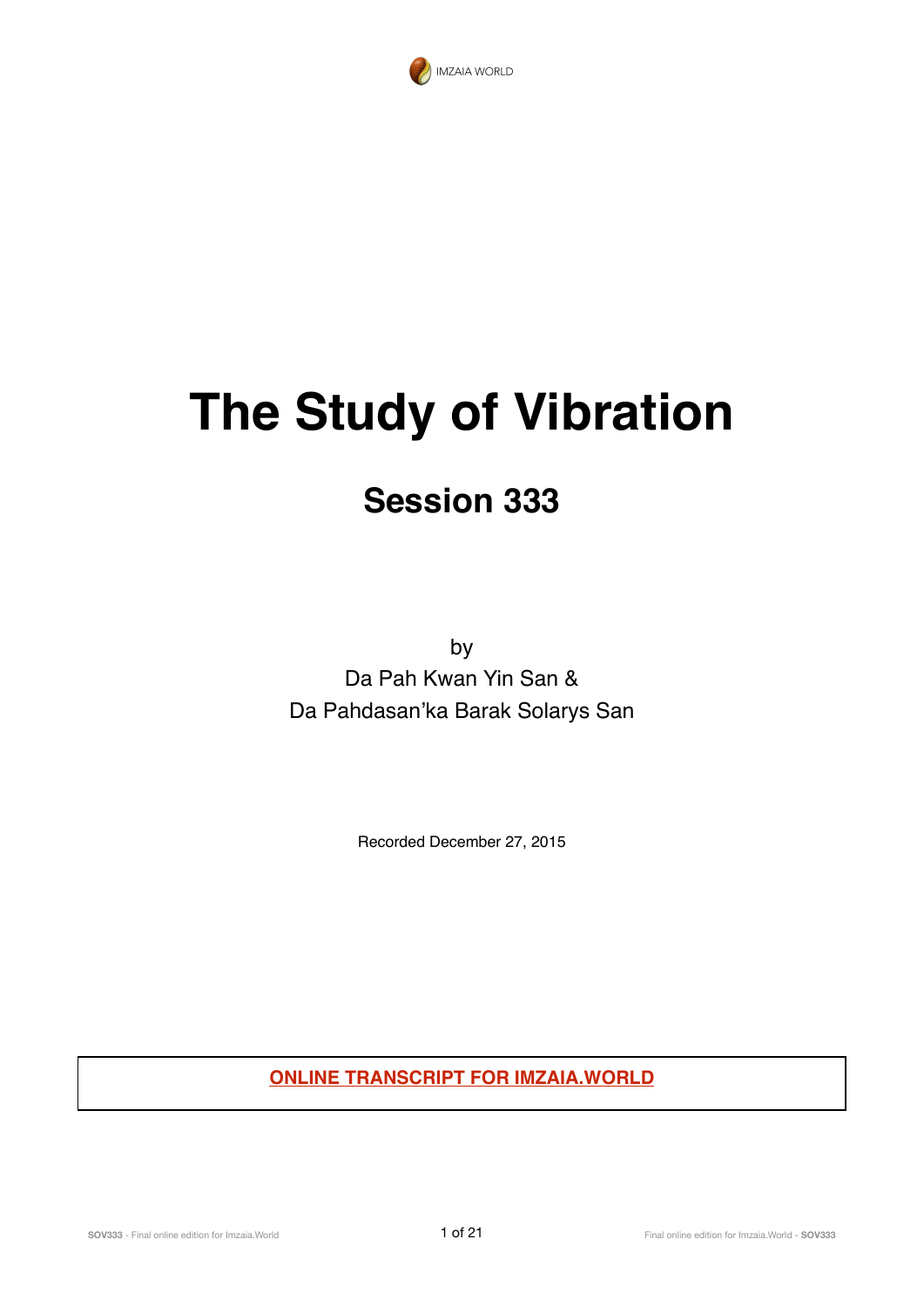

## **Session Description**

Never before, in recorded history, has it been possible to directly communicate with the bodies of our solar system, until now. Session 333 is the introductory episode of a webinar by Da Pah Kwan Yin San and Da Pahdasan'ka Barak Solarys San, called "The Solar Activations", originally recorded in December 2015.

It is time to shake all antiquated belief systems to the core and launch into tonal space. The main topic of this introductory session is the Venus/Jupiter conjunction that occurred on June 30, 2015 and the vast changes on a cosmic as well as on a personal level this alignment has brought with it — 'a major event in human history,' as Da Pah Kwan Yin San explains. One of the results of this grand cosmic event is the change in the way humans can now communicate with their solar system.

To explain and offer practical ways of doing so, Da Pah Kwan Yin San, in this Session, teaches about the electromagnetic and the morphogenetic fields, the gravitational spin of each of our cells, of the Earth, and of the rest of the solar system. Venus disconnecting Saturn from — and reconnecting Jupiter to — Earth, completely changed the morphogenetic field and allowed for an infusion of akeneic energy into the entire solar system. This means that humanity no longer needs to communicate using the electromagnetic field but can do so directly through the torus field.

The Saturn/Neptune square in November/December 2015 is another topic that Da Pah Kwan Yin San brings up and discusses in this Session, as it is a cosmic event that creates major changes as well: Neptune, the planet of fluidity, is now feeding its energy to Saturn, the planet of linearity and time. This is beginning to happen to the entire solar system: the return of the feminine. On a human level, Da Pah Kwan Yin San explains, this event will start balancing out the left and the right hemispheres of the brain and, in the gap in between, the holographic third lobe of the brain will be created.

## **Other Topics Include**

- 
- 
- Archons and Anunnaki **Reality creation Reality creation**
- 
- How thoughts create dents in the surface of the Sun Exercise: connecting with the solar system
- Beings native to Earth don't have mind **•** The Power of a Thousand Suns
- The cloaking device over Mars
- Positive and negative electromagnetic field **•** Negative spin separating humanity from the active ingredient of Love and shutting down humanity's connection with the morphogenetic field
- Rogue planets The torus field includes thoughts, words & feelings directly, but not matrix based emotions and thoughts
	-
- The creation of a cosmic matrix  **The entire song of the solar system is changing** 
	-
	-

Originally Titled: "The Solar Activations, Part 1" | AscendoSphere Webinars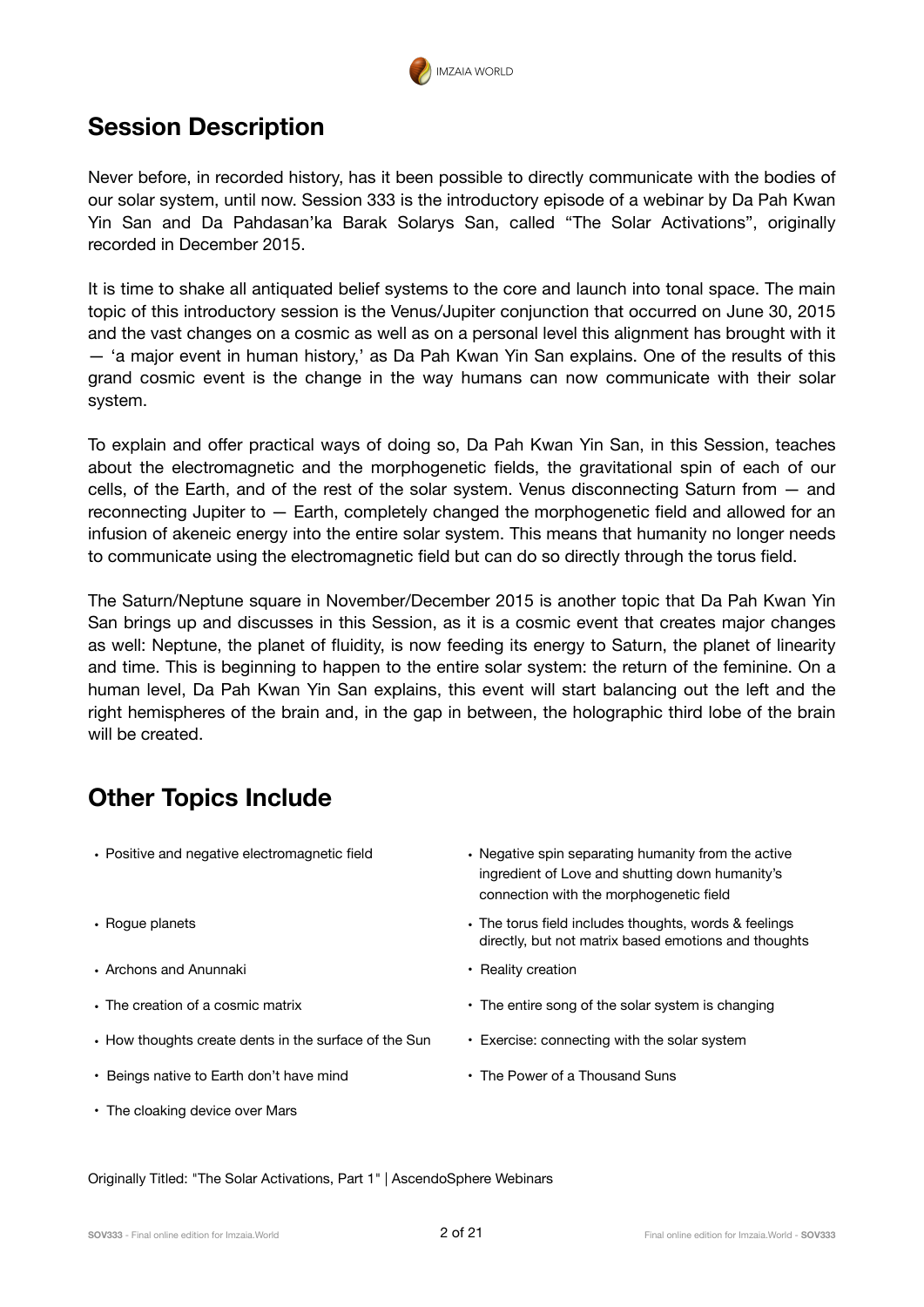

**Da Pah Kwan Yin San**: Greetings to you all and welcome to Day One of The Solar Activations webinar. I am Da Pah Kwan Yin San and I am here with Da Pahdasan'ka Barak Solarys San.

**Da Pahdasan'ka Barak Solarys San**: Hello, everybody and welcome. May I personally thank everybody for actively participating in the evolution of our beautiful planet here with us today.

**Da Pah Kwan Yin San**: That's a lovely thing to say. Yes, I am so grateful that all of you are here with us today, for actually what is the first official webinar of the AscendoSphere. For those of you who have seen some of our earlier videos on the AscendoSphere, you will know it has been a while since Da Pahdasan'ka Barak Solarys and I have broadcast together, hasn't it?

**Da Pahdasan'ka Barak Solarys San**: Yes, I was surprised to hear actually how long it had been. We've done a few Hangouts together, but in this format, it's been years, I believe, hasn't it?

**Da Pah Kwan Yin San**: I think the last time was actually 2012.

**Da Pahdasan'ka Barak Solarys San**: That's a long time.

**Da Pah Kwan Yin San**: Yes, which of course, as everyone who is here today with us will know, was a very important year in human evolution, especially the evolution of consciousness. And given that all of you out there today are consciousness pioneers and exist on the leading edge of human expansion, you will know what that means. However, 2012 was only one step along a larger path and the year that we are currently about to leave behind and also 2016, which we are of course about to step into in a few days from now, is going to be another huge step on the path that is human expansion and soul expansion.

So, thank you again for being with us. As you all know, this is Day One of five different parts, different days in which we will be presenting you with this information. I am seeing that a lot of you are currently still on their way in. I am just going to have a quick look to see which parts of the world are represented here, Pahdasan'ka. We are seeing that France is represented, South Africa, Mexico, the Netherlands, Belgium, the United States, Greece, more people from Mexico, people from Brazil are here and the UK — people from all over the world really. We have at least 15 different countries currently representing human evolution and that is quite a nice feat, I believe. What do you feel about that?

**Da Pahdasan'ka Barak Solarys San**: It seems like quite a cosmopolitan conquest, if you ask me! Great! Welcome to everyone, wherever you are.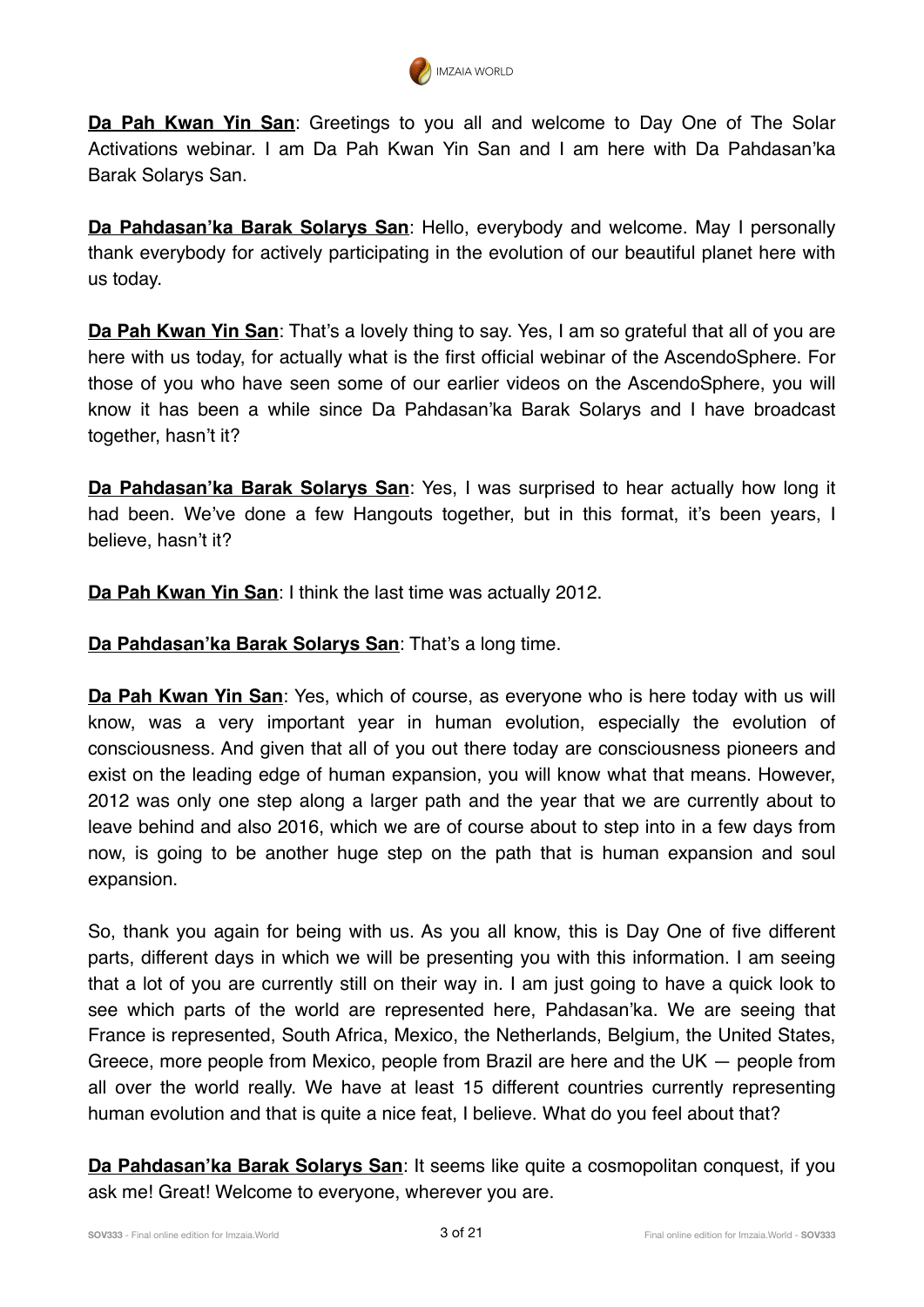

## **Upgrades to the Inner Solar System**

**Da Pah Kwan Yin San**: Yes, a very, very big welcome. As all of you know, of course, the first time that we announced this webinar, The Solar Activations, goes all the way back to June of 2015. So first of all, I would like to thank you all for being patient and holding on with us as we prepared for all of these steps that are now in place, that have now connected — which was quite a road. You will all know this yourselves as it wasn't just us of course that was going through 2015 but it was all of you as well. It has been quite a year, hasn't it?

**Da Pahdasan'ka Barak Solarys San**: Yes, I'd like to say, it's been easy but that simply wouldn't be the case. Trials and tribulations and a lot of blood, sweat, and tears to get to this point. So thank you for hanging in there. That means a lot to us.

**Da Pah Kwan Yin San**: Yes, it certainly does. And of course in the course of this webinar, as all of you know, you will be able to ask your questions. You can either type in your questions in the question box on your dashboard or you can raise your hand, which means that you can join us live  $-$  scary!  $-$  in audio and/or video, if you have those capabilities on your own computer.

Now, if anything is unclear to you in the course of today's broadcast, if we have the time at the end of today's broadcast, we will give you the chance to ask your questions live. Or if we run over a little today, then we'll do that at the beginning of Day Two. I'm already seeing that some people have been throwing in their questions here, which is nice to see. I see that Da Majana San is with us. Hello, Majana San. She says, "Thank you so much and great to be here!"

Da Ciro San from Mexico is also here, who actually told us that our camera was on before we actually started. It does happen sometimes that we give a little bit of a sneak peak into what's happening behind the scenes so that is very interesting!

There is also Da Sharon Palmer San Hello, Sharon San. I know that you've been following our work on the AscendoSphere for quite some time now and also on Facebook. I have seen you pop up regularly. It's lovely that you are here with us. And she asks the question, which I'll go into before we get going into the deeper part of this material. She says, "Will these activations become more taxing on my body or will they begin to release the physical health challenges I am experiencing along with pneumonia once again?"

Well Sharon San, what I can say, and this goes of course for all of you, is that what we have gone through in 2015 has been quite a ride and it has been especially taxing on the physical body and on the psychological body, I would say. This has not so much to do with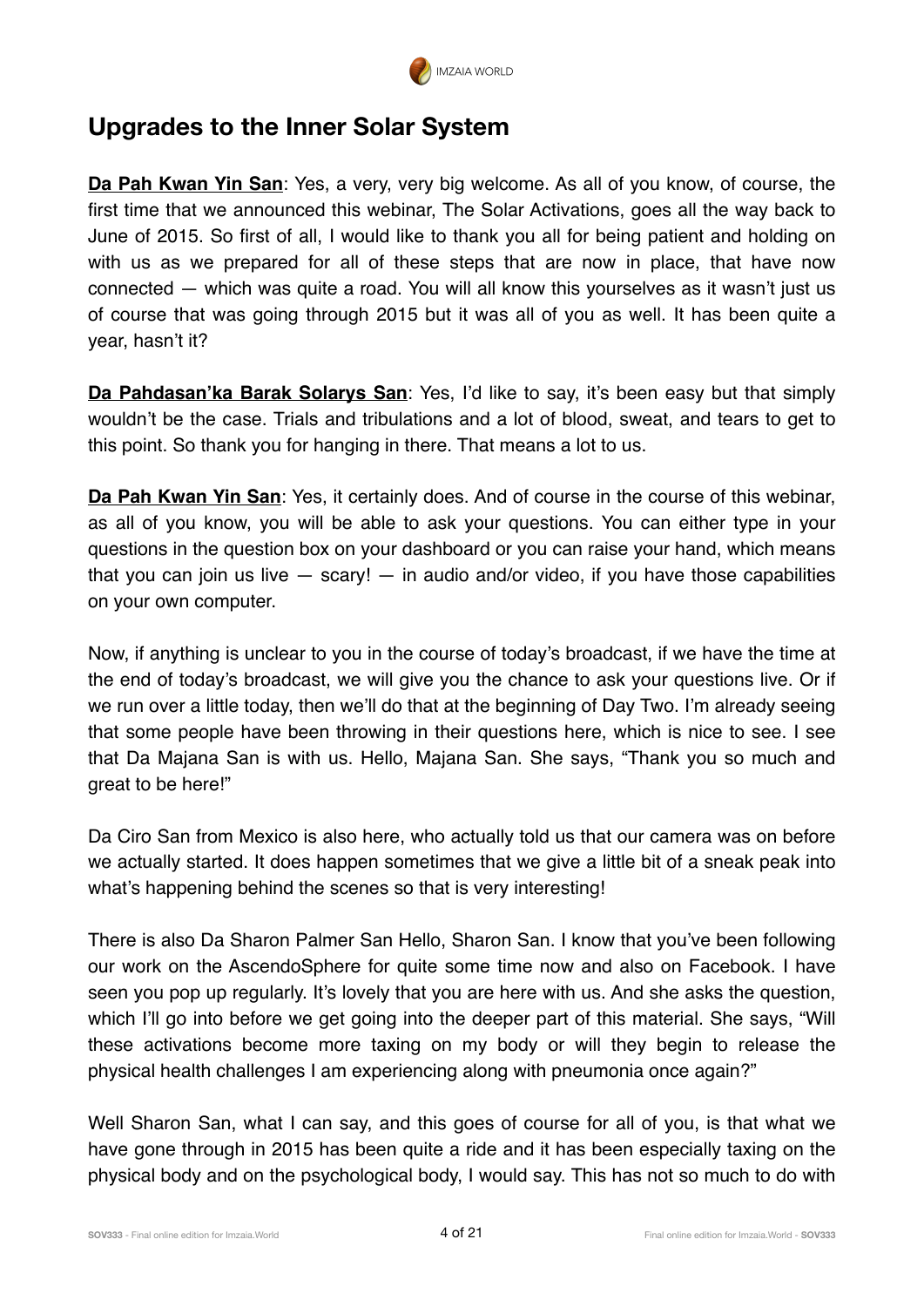

the activations that have been happening throughout the solar system but rather the activations that have been happening inside of your own energetic vessel.

So, in other words, the inner solar system has gone through quite some upgrades this year. While this will continue to happen in 2016, 2017, and 2018, it is my experience, or it has been my experience on other planets that have been going through what currently humanity is going through, that, after the first wave, which has now passed and which we are going to be talking about in the webinar today, that the externalization process will start to occur.

Today we will talk about the morphogenetic field and how your relationship to the solar system actually affects reality creation for instance. So you could say that, in a way, upgrades are complete now as far as the inner solar system is concerned so you should start to feel all of this subside.

[To Da Pahdasan'ka Barak Solarys San] You have gone through quite some things as well I believe. We all have, haven't we, this last year?

**Da Pahdasan'ka Barak Solarys San**: Yes, don't feel that it's an isolated, unique case if you're having these problems. It's everywhere. If you think about what is actually happening this year, the entire fabric of reality is changing. This is bound to have effects on the physical form but nice to hear that it's actually drawing to a close.

**Da Pah Kwan Yin San**: Exactly and I am glad to hear that anyway because as you all know, I have only been in this body since 2009 and it has been quite a ride. I'm looking forward to what is next. Because all of the preparations are now sort of out of the way as far as human consciousness is concerned and now we can start to play with all of this. That is, of course, a very very good thing. So, shall we get going?

#### **Da Pahdasan'ka Barak Solarys San**: Yes, let's!

**Da Pah Kwan Yin San**: Alright. The first thing I want to bring your attention to, and this lines up with when this webinar was first announced, is of course the Venus/Jupiter alignment with a zenith on June 30th, 2015, which is now over half a year ago of course. And the Venus/Jupiter alignment, as many of you must have felt, was a very, very important time in human history.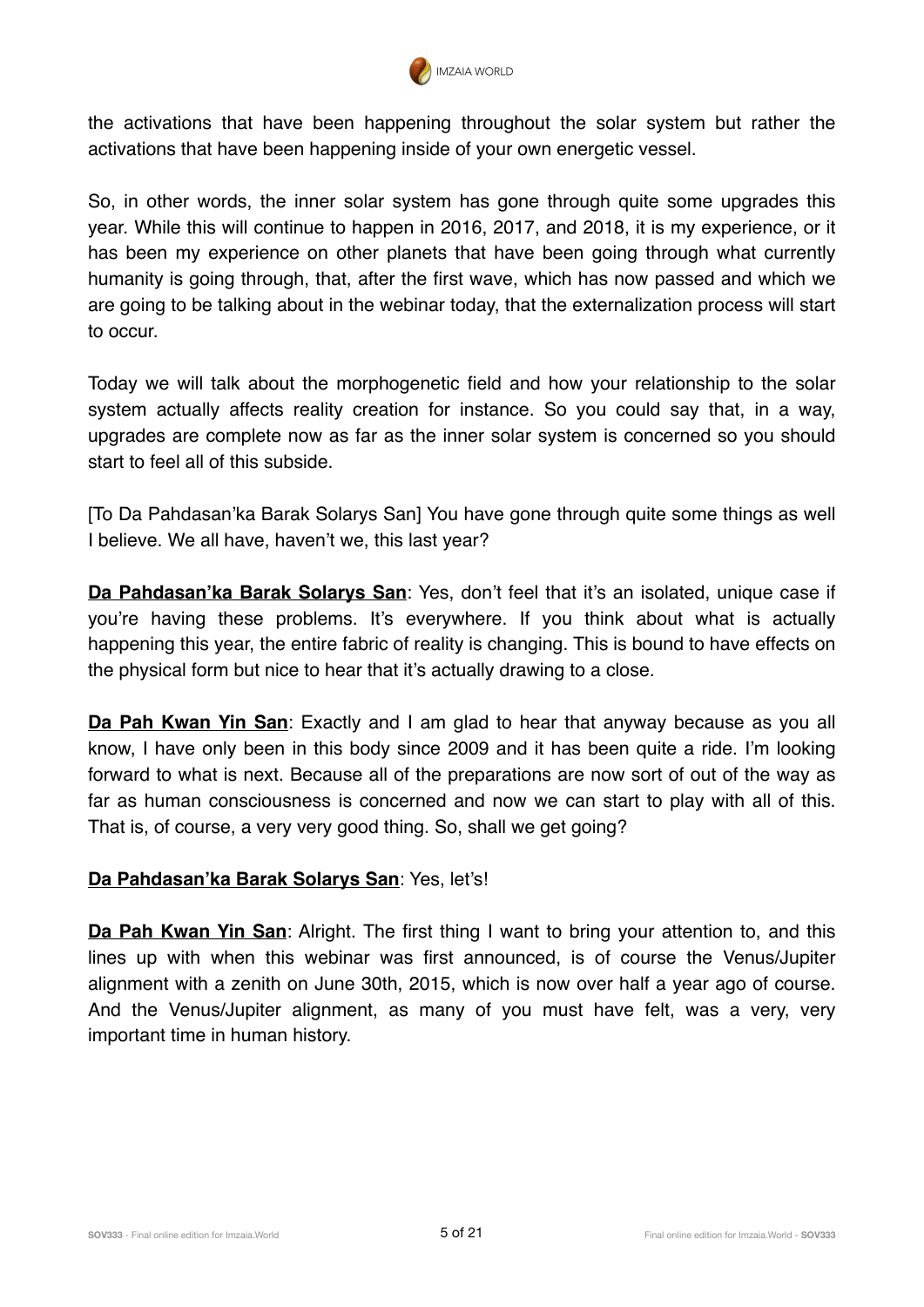

## **You in Relation to the Solar System**

In order to understand this properly, we must talk about the meaning of the solar system, what it actually is, what you are in relation to it, and what it is in relation to you. How do you interact with this solar system? What is the physical reality of this solar system etc.? All of these questions, in the coming days, will be answered.

Today, however, we will stick to an introduction to some of the topics that will become more explained in depth as the days of this webinar go along. In fact, for most of the coming days, I hardly will be here myself, as, if you have read the description to this webinar, the solar system itself is going to communicate with all of you. I believe that in Day Two, Pahdasan'ka, we have the solar body known as the Sun herself, who is going to do and present most of the material and in Day Three and Day Four, we will have Venus dropping by — not the planet itself, only her consciousness. Otherwise, that would be a bit much, don't you think?

The next day of the webinar we'll have Jupiter, to then continue in Day Four and Day Five with some other bodies such as for instance Saturn. And at the conclusion of Day Five, we'll take some extra time to go deep into a Q&A with all of you. So at that time, definitely make sure you're dressed when you're watching us because we're going to turn the camera on at that point on you and we'll go deeply into your own experiences. You'll have enough time to ask all the questions that you might have.

So, back to the Venus/Jupiter alignment of 2015, June 30th. What are you doing in this solar system? Why is it manifest around you? That is the first question we really should ask. That question takes me back to 2007 when Da Pah Ekara San — whom all of you have probably heard last night in the first solar meditation that accompanies this webinar. It is called 'The Power of a Thousand Suns' (It is available on our site and also on our YT channel) — presented a series known as, 'Mastering the Grand Illusions.' Many of you will have seen it, it is in fourteen parts and you can find it free on our site.

Now in that event, Da Pah Ekara San already touched upon what we are going to go deeper into today. If some of you will remember, Da Pah Ekara San discussed the positive or negative flow of the electromagnetic field of our bodies. In order to calculate the electromagnetic flow — which can either spin in a positive or a negative direction — one has to look at all of the different cells, the cellular structure itself of the body.

Indeed, each cell of our body has an electromagnetic spin. And when I say that this spin can be positive or negative, human mind often thinks of literal positives or negatives in that way, and that is not at all what we are talking about. Good or bad has nothing to do with this. The positive spin basically only means that the flow of electromagnetic energy is in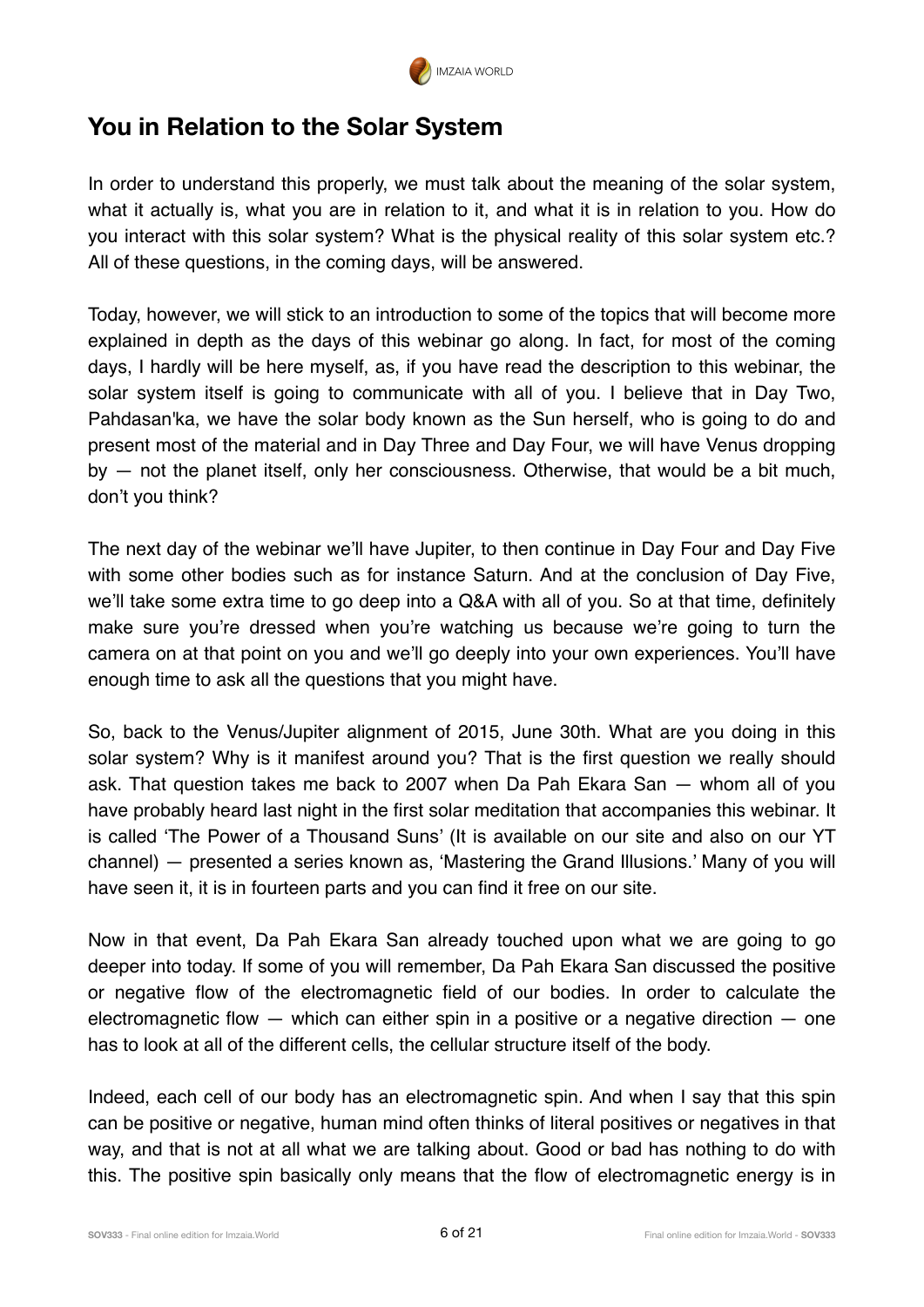

line with the flow of the solar system. A negative spin would mean it is resisting the flow of the solar system in which you sit.

And again, resisting doesn't necessarily mean a bad thing. I'm going to go deeper into that. But to come back to the point, when you look at the cells in your body, they are obviously organized into organs mostly and each organ can be calculated as a combination of millions and millions of cells, each with their own spin.

Now, it is a very simple calculation which anyone can do for themselves with proper focus and which we are also going to teach you how to do it in the days to come. When you calculate the amount of positive and the amount of negative spin in the cells of one particular organ, you create the general spin faculty of that particular organ, let's say the liver for instance. Then the heart will have a different type of spin etc, and all of these can then again be calculated into the general electromagnetic spin of your own physical body in total.

Now, why is this important? I will tell you why, because it's the way in which you communicate with everything that is around you — with the solar system itself, with people that are around you, the different planets in the solar system, other solar systems, other galaxies, the universe itself. People often think that when they try to communicate with other beings or with the sun, that they have to do it through thoughts or they have to send energy through the heart.

If you follow the work of beings such as Abraham, presented via Da Esther Hicks San for instance, you will often hear that it's all about vibration. In a way, this is true but it goes a bit beyond vibration because vibration is ultimately a culmination of electro-magnetics, you see. So, rather than communicating the way we are doing now in words, when you communicate with the larger universe as a whole, you do it using your electromagnetic frequency. And you see that electromagnetic frequency fits in a certain ladder, which is twelve steps of course of one vibration. In the old vibratory universe, you used to be a being of twelve vibrations and each of these vibrations have twelve frequencies. The frequencies are the rate of vibratory momentum that each vibration carries, you see?

So, this is how you actually communicate with your external universe. Depending on what you are feeling, how you are feeling, what sort of an emotional state you are in, your organs will realign their electromagnetic spin and in doing so, the entire body will realign its electromagnetic spin. Now that electromagnetic spin interacts directly with the electromagnetic field of Earth, of Da Gaia San herself. And Da Gaia San herself, her electromagnetic field, has a spin rate as well, which sometimes goes from positive to negative and back again. And the way Da Gaia San or Earth changes her electromagnetic spin literally has to do with the beings that are on her skin, as she herself would call the surface field of Earth. The beings, these can include humans obviously but also animals,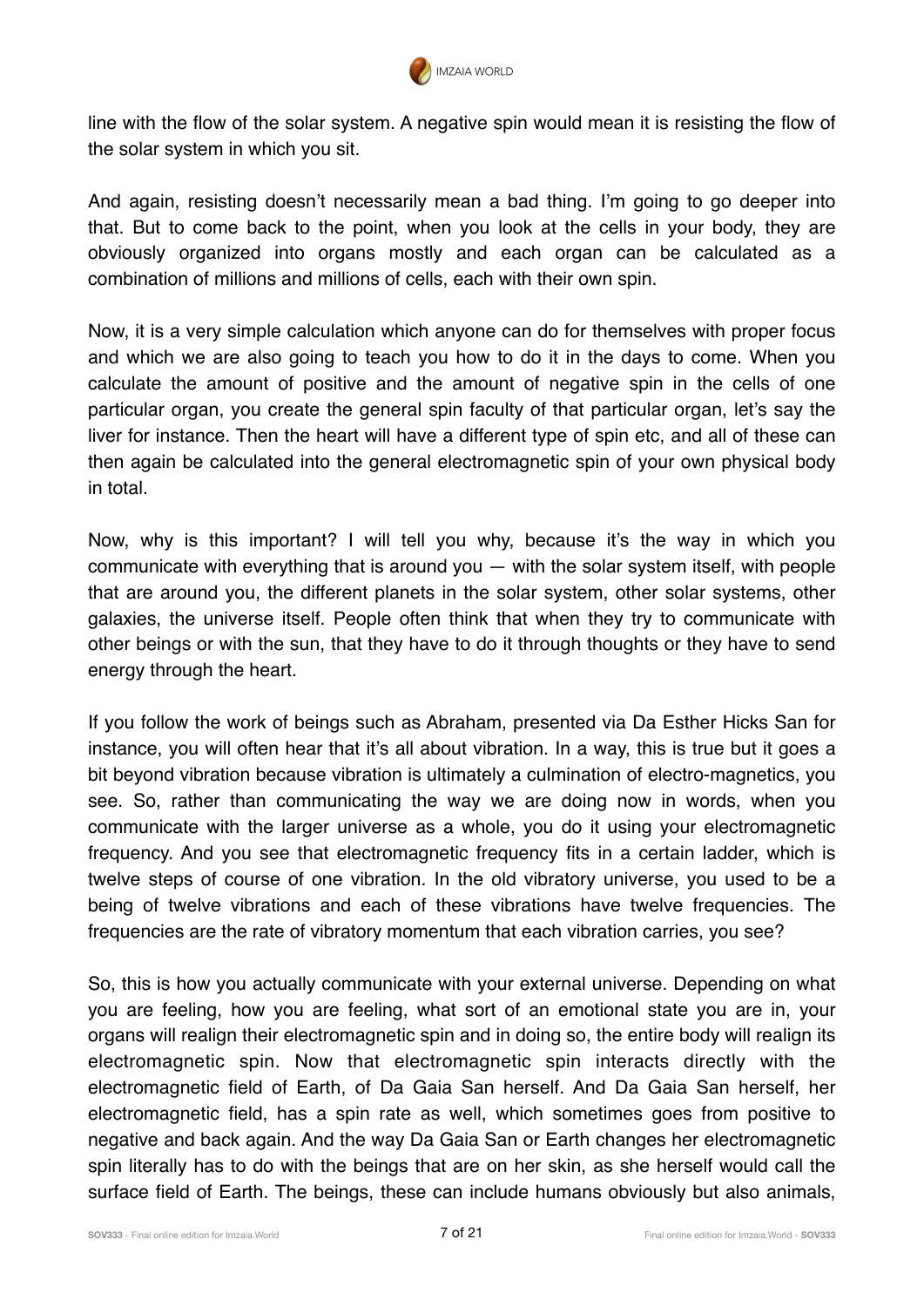

minerals, plant life, and all the inter-dimensional life that even science to this day hasn't been able to detect yet.

## **Examples of Humanity's Impact**

So do you understand that you have a direct impact on the relationship between Earth and the rest of the solar system? In other words, if many people go into negativity on this Earth, the spin cycle of Da Gaia San, of Earth herself will change and her relationship to the solar system will therefore change.

Now, in the course of time, we have seen positive and negative examples of this. All of you I believe will know the stories of a thousand people or a hundred thousand people coming together to meditate, for instance on world peace. There are actual records that you can look up on google and on the internet in general about this where tests where done even I believe in the United States, in which a thousand or a hundred thousand people came together to meditate on world peace which then all of a sudden saw the crime rate in the United States or even worldwide, drop significantly. So that is an example of humanity choosing to have a positive impact on planet Earth's relationship to All That Is.

A negative example would be 9/11, when so many people were made aware of something really, really terrible of course, happening in New York on September 11th, on that day that the Twin Towers obviously were removed from our reality field. And this led to a lot of negativity, a lot of negative thoughts, a lot of fear coming through, which then changes the electromagnetic spin cycle of Earth, which, therefore, creates friction between Earth, the other systems around the solar system even, etc. etc. Ultimately, this goes all the way back to the Central Sun, which then collects all of this data and sends out new ways of information to compensate for this or to create a different reality field.

So, this is often what has happened in the past. If you have read the description of this webinar and if you have watched our previous videos over the last months and years, then you will know that Earth has been affected strongly by what I would call 'archonic forces.' And these forces had the intent to create a great deal, as much as possible an amount of friction so that Earth would no longer be able to sustain herself within the solar system and would literally become a rogue planet.

Now rogue planets do exist all over the galaxy, all over the universe. Rogue planets are planets who are in so much friction to their star that they ultimately escape the gravitational well of that star and start moving through the galaxy without a star present. You actually see this with certain planets that the Archons have been working with before. You also see this with the Anunnaki who are strongly connected to the Archons. Usually, all of their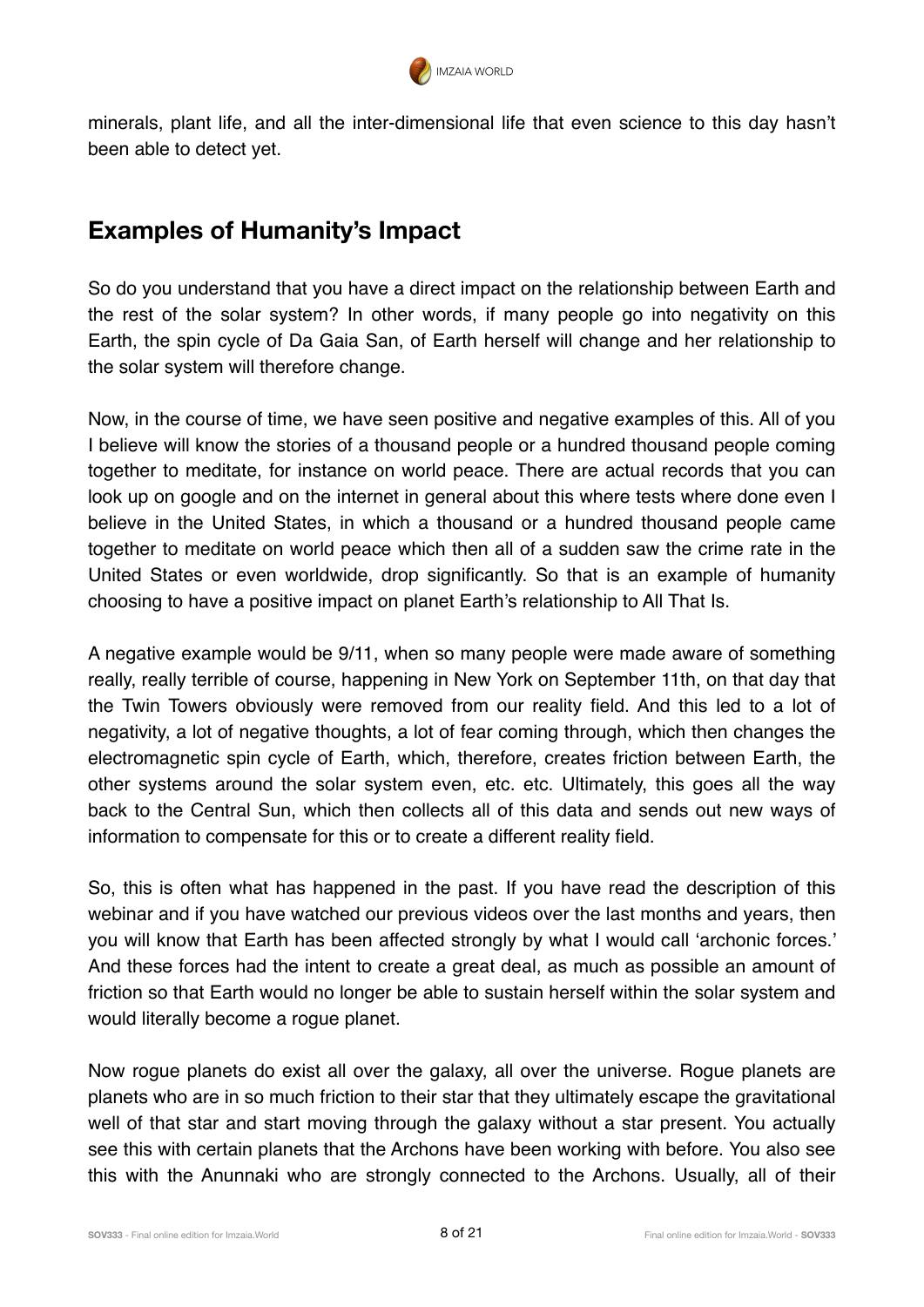

home worlds, all of their planets do not relate directly to a star. The reason they do this is to separate that pocket of reality from the Central Sun so that they can create a cosmic matrix. In order to do so, first of all, a planetary matrix is created, which of course has been active on Earth for quite a long time already, for thousands and thousands of years.

Many people claim that the archonic forces only became active on Earth at around 162 BC I believe is what many people say. But the truth is that this is only when they became fully active, when they came into full effect. Of course, the archonic matrix influence goes back much, much further than that, up to fifty thousand years ago when they first started influencing Lemurian society, which effectively cut off the fluid, akeneic, tonal Lemuria and created a physical version of Lemuria. Which then later on continued onward with Atlantis, affected Egypt, affected all the empires that basically came after that, and the current empire that you sit in, really, is not much of a difference in that respect. So when that Earth matrix or that planetary matrix ultimately causes that friction to go far enough so that that particular planet, in this case Earth, disconnects herself from a star, that is when a cosmic matrix is born.

Now, when a cosmic matrix is born, very often technology is involved and very often the species, or the multiple species that are affected by it, feel that they actually move into a greater sense of freedom. But that does not necessarily mean the active ingredient that we know as 'freedom, as you know, the active pipeline that we often say of love, joy, freedom, truth, and life, because this is the one thing you see that happens with a negative spin.

The negative spin, although it is not necessarily a negative effect, separates one from the active ingredient of love and once the active ingredient of love is no longer flowing, then of course joy, freedom, truth, and life and all of that shuts down. This literally shuts down humanity's relationship to the morphogenetic field you see. The morphogenetic field is the way in which humanity creates reality in relation to other humans, in relation to other planets, in relation to the solar system itself.

I was in the middle earlier of explaining to you how that worked, so let's continue with that. When you calculate the general electromagnetic spin of all humans on Earth, which then interacts with the electromagnetic spin of Earth herself, Earth in her turn communicates with the sun. And in order to understand this, we must explain to you a little bit more in depth what the sun truly is. Many people that are attending today would say, "We know that the sun is a portal. We know that the universe is not exactly what science tells us that it is." But you have no true understanding in your science right now with regards to portals.

Most people get it confused because they have watched too much SciFi, you know, where you have the Hollywood flashing lights and all of that stuff. But that is not exactly how a portal works. If you have watched yesterday's broadcast by Da Pah Ekara San, you will start to have a slightly better idea of what a portal truly is and that there only is one real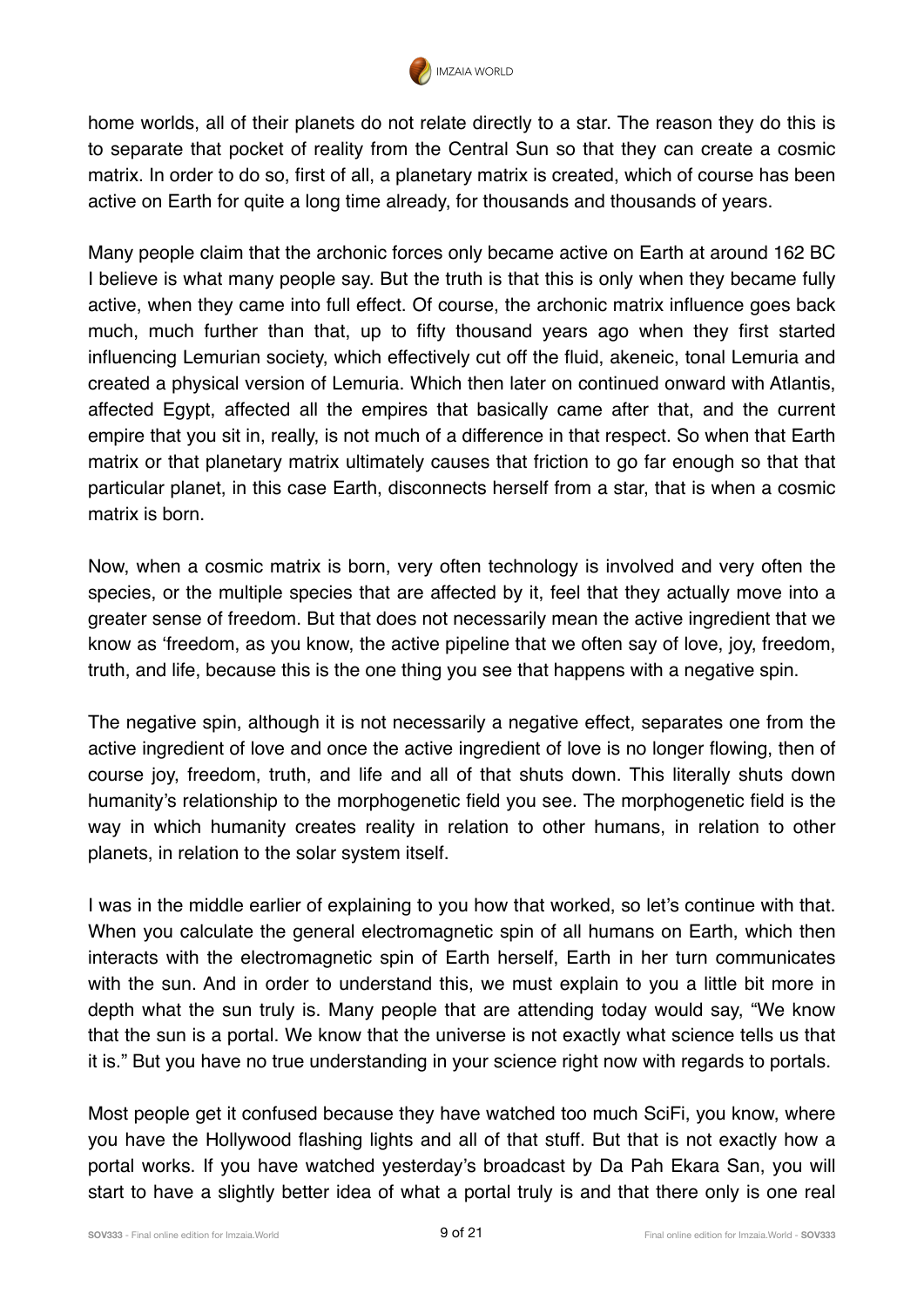

way to manifest a portal, which is from the kakra system, from the head, the heart, and the belly. Most portals, as some amongst us will already know, are created via the heart kakra, via the Akene.

Now, when the portal of the sun interacts with humanity and, therefore, at the same time, also interacts with the Central Sun, at the center of the universe itself, what happens is the surface field tension of the spherical energy that is the consciousness known as the 'sun' creates little impacts.

I'll give you an example. Let's say, Pahdasan'ka, that you're having a really bad day. You wake up and you get out of bed on the wrong foot and you start to create a bunch of negative thoughts about how you're feeling, you start hitting your toe, you know, you slip in the shower, whatever happens as you start manifesting this, that effect will go via Earth directly to the solar body known as 'the sun' and no matter how small you may think you are as a human being compared to the big, big sun that is out there, your thoughts, your feelings, your electromagnetic spin will create a little dent on the surface of the sun.

Now, you have to think of the sun in a way much like your Akene, as a holographic projector. So, that little dent that gets created, reverberates back out into the solar system and creates a different version of reality, do you see?

#### **Da Pahdasan'ka Barak Solarys San**: Fascinating!

**Da Pah Kwan Yin San**: Yes, it is quite fascinating because many people don't think about life that way. So if you create friction, you will create the dent that I have just described in the spherical being known as 'the Sun.' If you create harmony, you will create a slight expansion, a slight bulb that actually sticks out and creates a larger — we are talking nano millimeters here – but still a larger version of the sun which therefore creates another pulse and creates a better version of reality, not only for yourself, but also for everyone else around you.

And this happens all the time. If you actually look at NASA pictures and images of the sun — which, granted, half the time they are not even real images, but sometimes they are and they get the principle of what the surface of the sun sort of looks like pretty much right then you'll see that it's almost like an ocean of momentum. Much like you have waves in the ocean and the water goes up and down and all of these different fluctuations, the same happens on the sun. But it happens because of consciousness. It happens because of how humanity and other forms of life interact.

So, if you then go back to the influence that certain species have had, such as the Archons, such as the Anunnaki, such as the reptilians, etc. etc., on humanity's thoughts,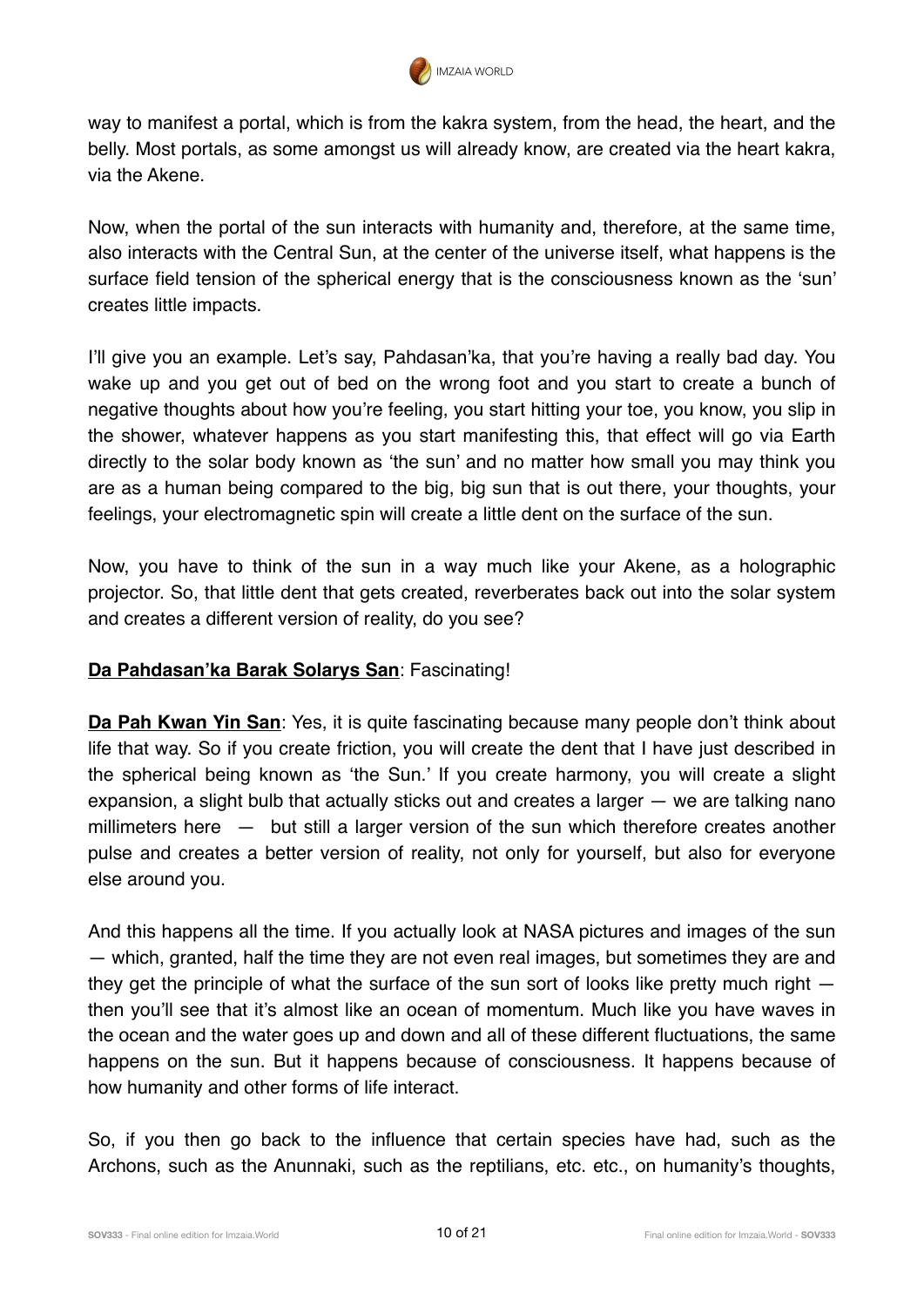

the amount of negative thoughts that are created all the time on planet Earth, you can imagine the impact that that actually has on the solar body, you see?

**Da Pahdasan'ka Barak Solarys San: It's quite incredible to hear actually.** 

## **The Positive Spin Increased**

**Da Pah Kwan Yin San**: Yes, but the truth of the matter is, I'm telling you all of this after the fact because since the Venus/Jupiter alignment of June 30th, all of that not exactly has come to an end, but the generation of the amount of negativity on planet Earth has severely, severely diminished. Where once we had a sort of division, if you will, of about over 90% of negative spin and therefore, friction, negative thoughts that used to be created on planet Earth, and only about 10% of positive spin, now we are already entering, since June 30th, into a 50/50 balance. And where we are going to go in the next discussions of the days as we go through the year 2015, you will start to see that all of these cosmic events such as the blood moons that we have gone through, the squares that we have gone through, the eclipses that we have gone through — the list is too long to mention — that percentage has only diminished and diminished and diminished.

Right now in fact — and I know that some of you might think this can't possibly be the case — we are looking at a 99% positive and 1% negative generation. And the reason why this is important is that if you look back to the 90/10 percentage division that I just told you, it was mostly humanity that was responsible for the 90% negative and mostly the other species, such as animals, such as the mineral and plant life that was responsible for the positive generation.

And that is even including the fact that even those beings such as animals, such as plant life were manipulated into killing one another. Animals eat one another, don't they? Plant life goes through cycles of life and death and rebirth. So all of that was, of course, a manipulation to keep as many negative fields as possible alive. But humanity, in the course of this year, ladies and gentlemen, has truly, truly stepped up to the plate and I am really grateful for that because that is of course what Ascended Life has been working on and working with you all on for the longest of times.

So that is actually, in brief, as an introduction, what the Venus/Jupiter alignment actually did. Now this goes all the way back to the Harmonic Convergence in 1987, the Concordance in the early 21st century  $-$  all of these things started to prepare us, prepare this species for the Venus/Jupiter alignment that recently happened. I don't know about you but from where we were sitting back in June 30th, I know that every single thing was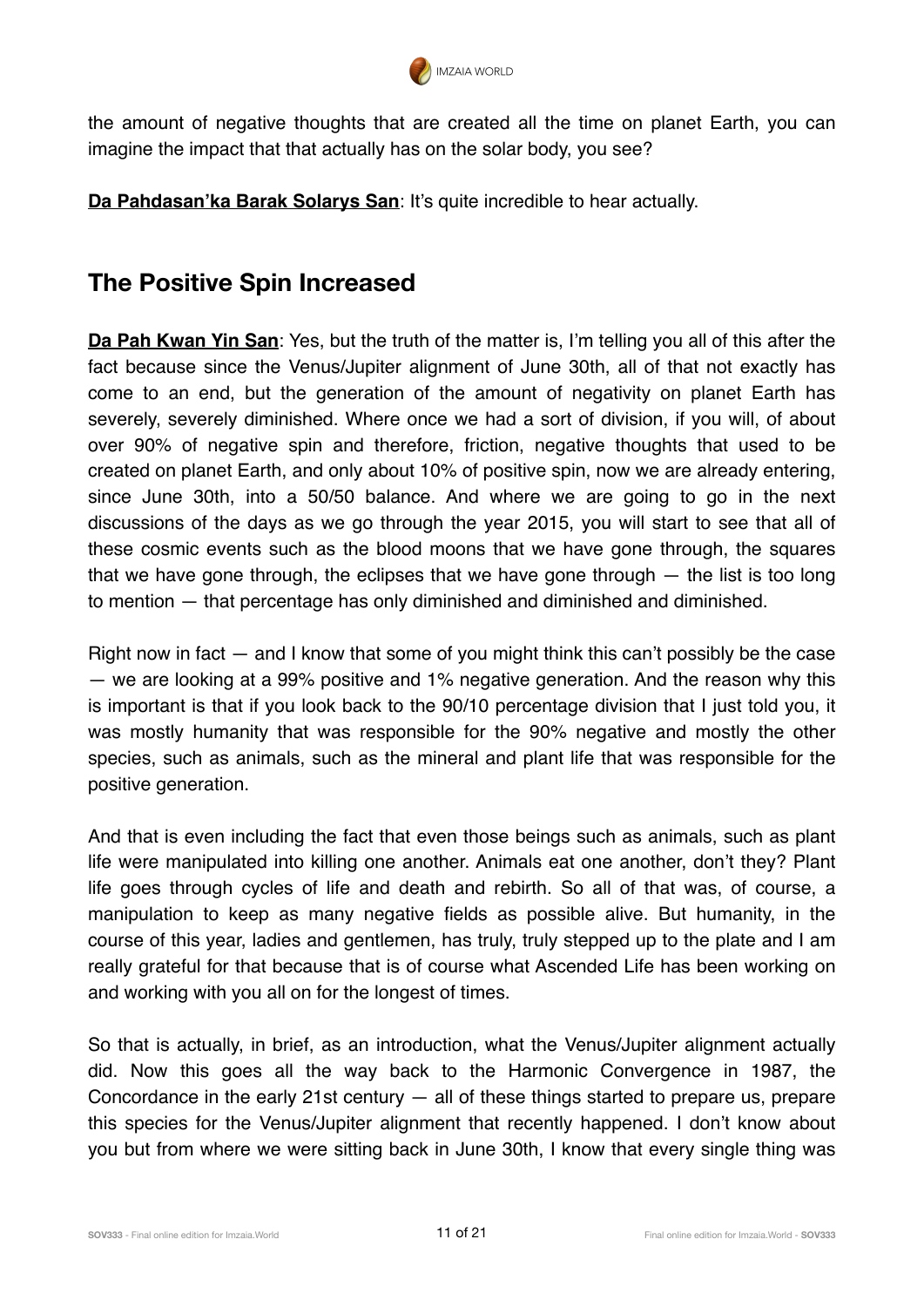

being done by these supposed darker forces to stop the Venus/Jupiter alignment from happening.

In fact, I believe that that day, on June 30th, we were preparing to enter into this recording that we are only doing now today. And it was very important to us at the time that we could do so directly under the light that was being generated by Venus and Jupiter coming together. But about half an hour or an hour before the recording was supposed to take place — and this happens here a lot, given that there are very strong Lemurian energies here in the Algarve, in Portugal, where we live  $-$  the entire weather system changed. A very strange misty cloud formation came in and completely encompassed our house, the Ascension House that we live in and shut everything down. There was no energy going out, there was no energy coming in. We were absolutely stuck. And we have been receiving that sort of difficulty for the better part of the second half of 2015. But as I said, of course, we have broken through that now. That day of causing harassment, that sort of type of harassment, is really over.

So what the Venus/Jupiter alignment truly did is it allowed Venus — who is actually quite a powerful warrior when you hear her in the next few days of this webinar, you will see  $-$ Venus actually disconnected Earth from the planetary matrix, which was being fed into Earth from Saturn, because it is Saturn that actually is used to generate this field. Again, more about that in the days to come, and reconnected Earth to Jupiter.

Now, Jupiter and Earth have always been the best of buddies. They have always had a very good alignment, a very good harmony between them and so do Earth and Venus. We will also be talking about some of the other planets that were influenced in this because also for Mars, the Venus/Jupiter alignment was very powerful. In fact, where NASA and other scientific outlets were trying to convince all of us, humanity here, that there actually is no life on Mars, that it is a dead planet and all of that, this was nothing more than a cloaking device, if you will, that was put over that planet, was put over its population. Humanity here on Earth and humanity on Mars were, therefore, unable to truly interact.

Now, I know that for some of you this may sound strange but when you hear the explanation, the in-depth explanation that we are going to be giving you in the next days after this introductory class, you will understand the deeper meanings of all of this and how it is possible that this could happen.

## **Humanity Originates from Mars**

In fact, to make your minds spin a little bit more, let me already give you this: humanity actually comes from Mars. Humanity has never been native to Earth. I mean, look at it.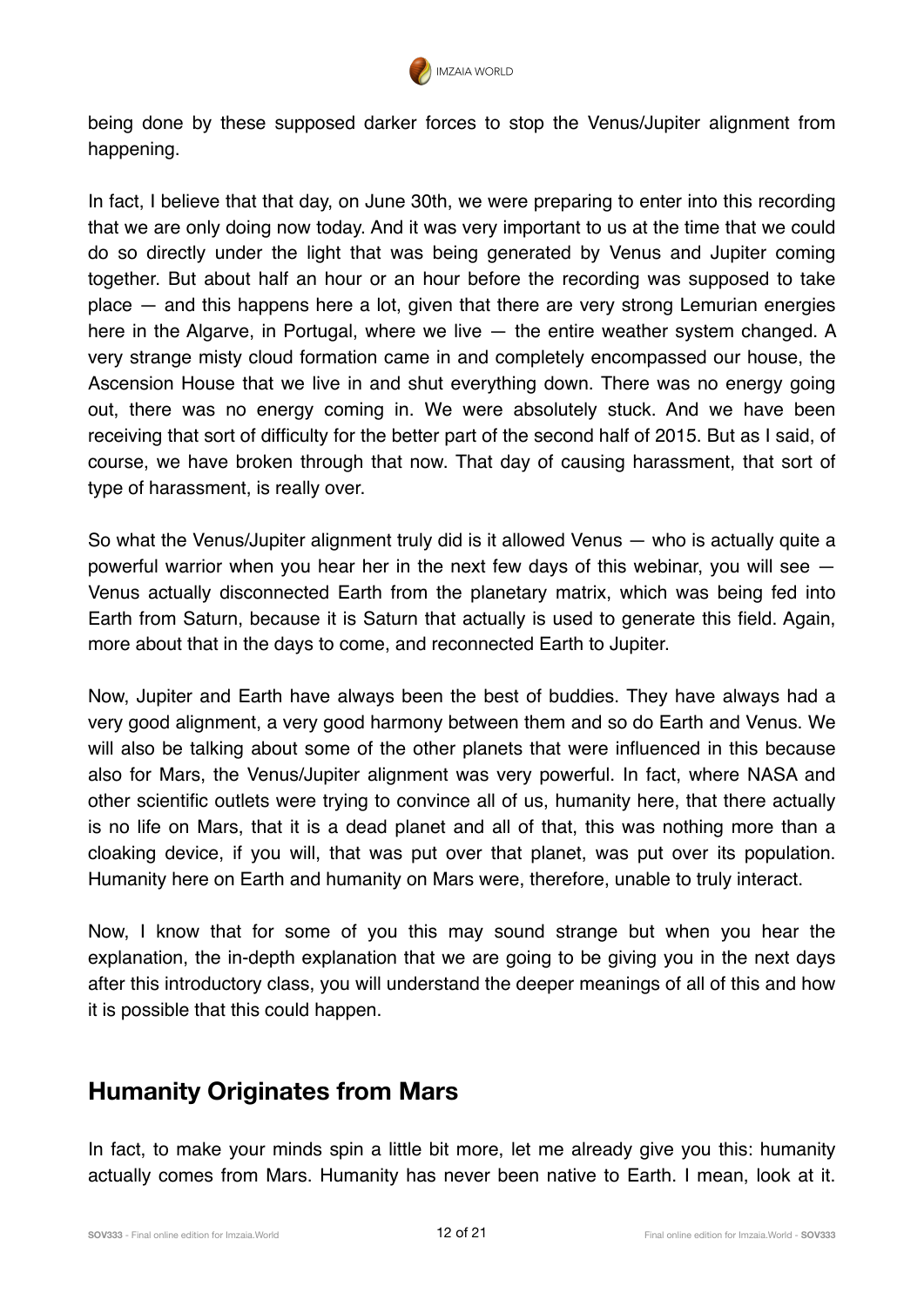

You never see a species like humanity on Earth. Every other species is covered in hair. Every other species has no interaction with past, present, and future. Every other species on this planet does not have the mind that was given to humanity.

But that mind was not given to humanity, or forced upon humanity rather, here on Earth. No, instead it was actually forced upon humanity all the way back when humanity was still on Mars only. And on Mars, humanity has been alive for at least… it's hard to put a number to but let's say at least several billion years — because of course the year factor that we have here does not calculate in the same way over there but has been alive there for a long time.

Humanity colonized Venus first. Humanity colonized the Mardok planet, which was basically between Venus, Mars, and Earth, which is now known as the 'asteroid belt' I believe is what you are calling it after she was destroyed. And the reason why Maldok was destroyed — some call it Maldok, we used to call it Mardok because that is actually what the species that lived there called it  $-$  this was destroyed in order to activate the planetary matrix both on Earth and on Mars and ultimately also trying to affect Venus.

But Venus actually never allowed this. The colony of humanity that exists on Venus was very, very advanced, and is very advanced, not technologically per se, the way we know technology, but more of an inner type of technology. In a way, you could consider Venus a Lemurian colony. What exists on Venus is very similar to what existed and continues to exist in the fluid Lemuria. So more about that as the days pass.

So when all of this shifting was taking place, shifting started happening in your system as well, which is why 2015, the second half of it, has been such a hectic year for many of you. In many cases, it manifested in psychological issues, mental issues, emotional issues. In some cases, as Da Sharon San pointed out earlier, physical issues, some people had serious physical effects. I believe that, in many cases, if you look at your physical structure, most of humanity will have felt weaker in the second half of 2015 on a physical level than they ever have before. And yet, at the same time, it is very difficult to find out what exactly is wrong with people. It is not as though there is a disease. It is not as though there is any type of damage. It's more of a weakness that was put upon us as the disconnection with Saturn happened.

So, at that point, when Venus reconnected Earth with Jupiter on June 30th, an entirely new akeneic infusion happened and the morphogenetic field was forever changed because this is what I wanted to tell you earlier, you see. Where in the past, before all of this took place, the only way we could communicate, all of us humanity could communicate with the sun, with the solar system, with inter-dimensional, inter-planetary life, back then, used to be the electromagnetic field.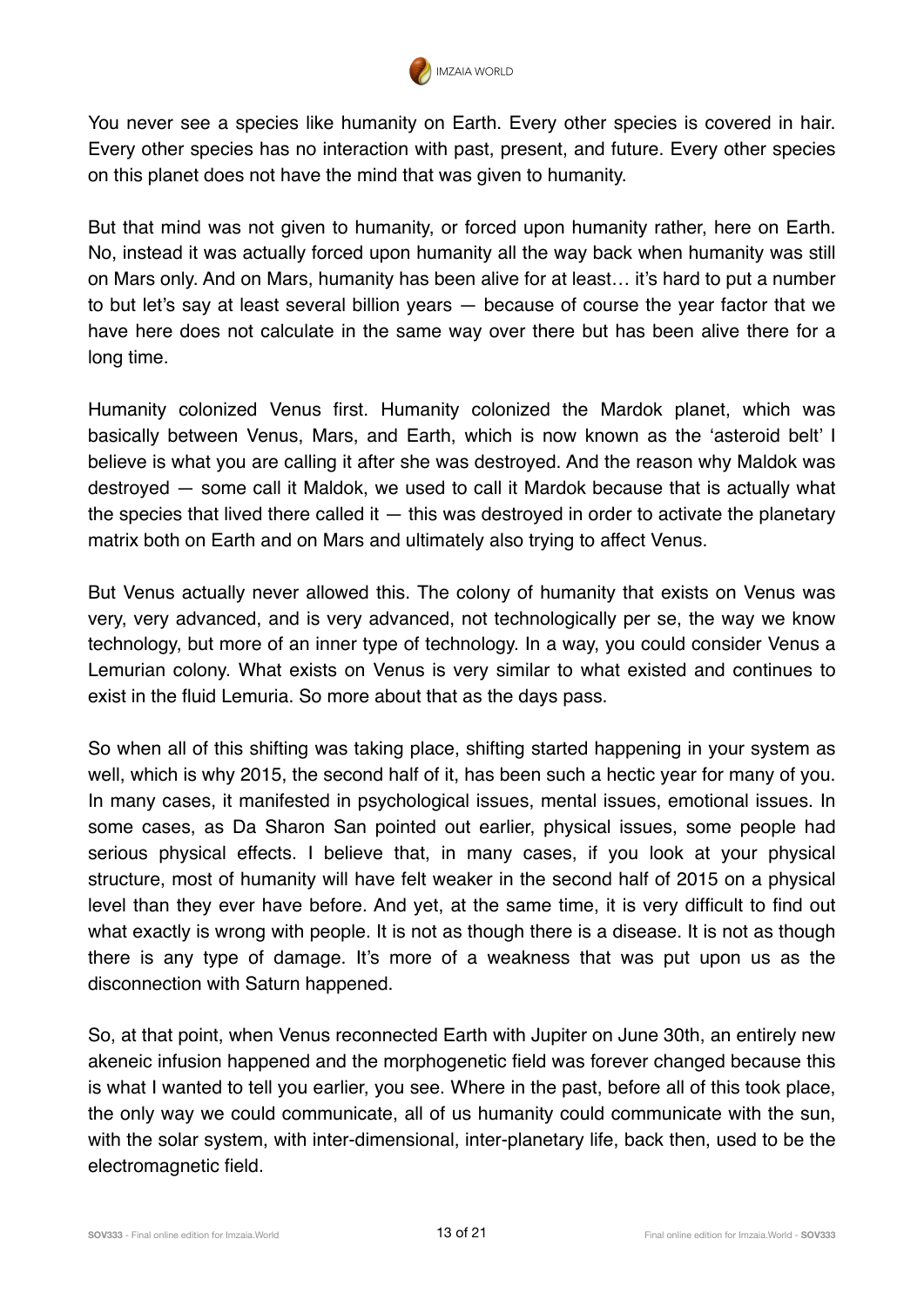

The main change that has occurred now is that it is happening through the torus field. And the torus field includes your thoughts directly, your words directly, your feelings directly, but not your emotions, not the matrix based thoughts that came into humanity all the time. Da Pah Ekara San again explained this yesterday when he said that you basically have three suns in your body and all of these suns give out millions and millions of rays of light and these are true thought formations, whereas within the planetary matrix based on Saturnic energy that we have been in, thoughts were being fed into us, you see. All of that is Archetypes. All of that is all of these things that we talk about in other courses. You understand this, I guess?

**Da Pahdasan'ka Barak Solarys San**: Yes, although I spent a lot of time with Da Pah Ekara San yesterday, I didn't hear the message yet.

**Da Pah Kwan Yin San**: Oh, you didn't?

**Da Pahdasan'ka Barak Solarys San**: But I do understand.

## **The Saturn/Neptune Square**

**Da Pah Kwan Yin San**: So that is how that happens. Now the morphogenetic field is forever changed and your interaction with it is extremely more powerful than it was before. This is why things manifest quicker for you, both the good and the bad manifest quicker for you. Sometimes even thinking about something, a few seconds later it will be there. The circumstance will come to pass in one way or another, if not for you then basically, for others around you.

So, as all of this continued to build since June 30th, further and further and higher and higher and stronger and stronger, and in many cases with more and more difficulty inside of you, we now come all the way to November and December when we hit the Saturn/ Neptune square.

And that, ladies and gentlemen, is a real biggie. That Saturn/Neptune square in its turn, affected and forever changed Saturn herself. This is the only reason why not only she wants to speak to you in the days to come, but also why we are allowing that communication to happen. Because before that, it was a very difficult planet to interact with, a very mental energy, very much a scalar energy, if you will.

Just to explain very quickly, scalar fields are binary fields, whereas the akeneic field is a trinary field. Trinary field means that energy comes in and out at 30 and 60 degree angles,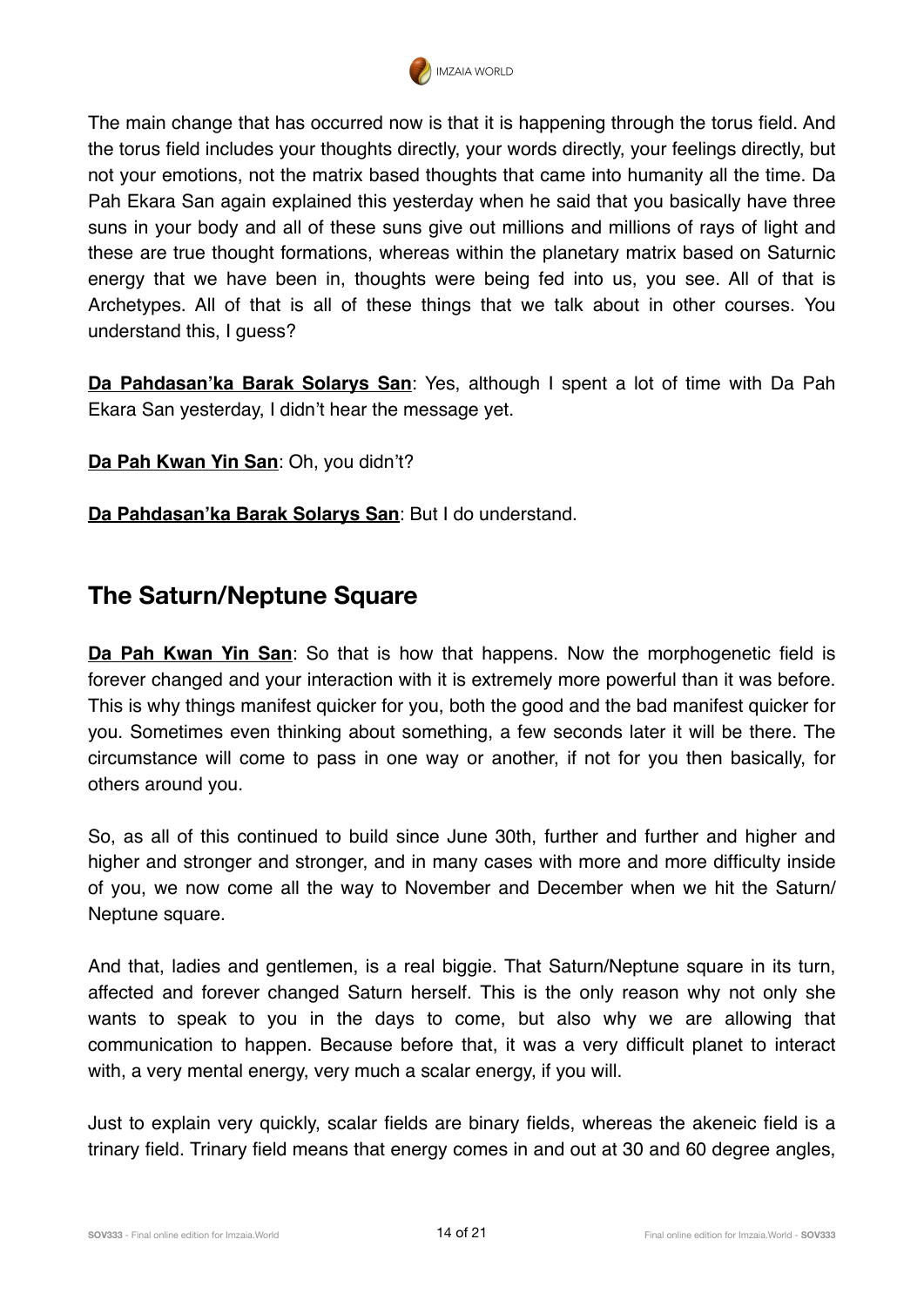

whereas scalar fields basically mean digital, binary coding where you have ups and angles that are like this and constantly moving with a lot of waveforms.

As Saturn, in the Saturn/Neptune square, dropped all of that, dropped out of that planetary matrix generator that it actually used to be, you are going to see, and this is going to be reported I am sure, not by NASA, but more by self-made astrologers and self-made astronomers if you will, that have their own equipment, you are going to see the hexagonal storm that exists on Saturn [correction to audio] and the eye that used to exist on Saturn [correction to audio] you are going to see these things fade away because the broadcast system that used to be in place is fading away, you see?

So that is actually what the Saturn/Neptune square did. That was the climax of it all and currently, Neptune energy is being fed into the Saturnic energy. The Saturnic energy is all about time. People have called it 'Kronos' — it's all about time and space and linearity and all of that sort of thing, manifestation, physical matter. While the Neptune energy has to do with fluidity. Neptune doesn't involve anything such as linearity, doesn't believe in past, present, and future. Neptune is literally in the now moment. And this is what is happening to Saturn and in the course of 2016, this will complete for Saturn. After which one final blast will actually occur so that all other planets in the solar system, including Earth, will be affected in that same way.

Now what does this mean for humanity itself? This first of all, is affecting you in your brain because the left and right sides of your brain, the left and right hemispheres, are starting to balance out. You know that the left hemisphere used to be, again, the time based thinking, while the right hemisphere used to be the creative thinking, again, more Neptunian, the left brain being more Saturnian. So that is balancing, which in the course of 2016 and 2017 is going to allow the pineal gland to open up for all of humanity, whether they like it or not.

That also means all of the beings connected or those that have affected Earth in that entire planetary matrix history are going to be opening up. And this is what Da Pah Ekara San has said long ago in the Mastering the Grand Illusions series, basically the creation of the third lobe of the brain. Where the bridge between the two hemispheres is closing, that gap, the White Bridge, as Da Lorien San would say — this is a being that I have channeled before and I still have to put his material back online  $-$  but the white bridge is the gap between the left and the right hemisphere of the brain. This is being closed now by the pineal gland and this is the evolution that humanity is technically in, you see.

Have you felt any of these effects for yourself? How has reality creation been for you over the last half year, let's say?

**Da Pahdasan'ka Barak Solarys San**: Well, certainly in the latter half of this last half of the year, it has been incredibly fast. If you think about some of the exercises we've gone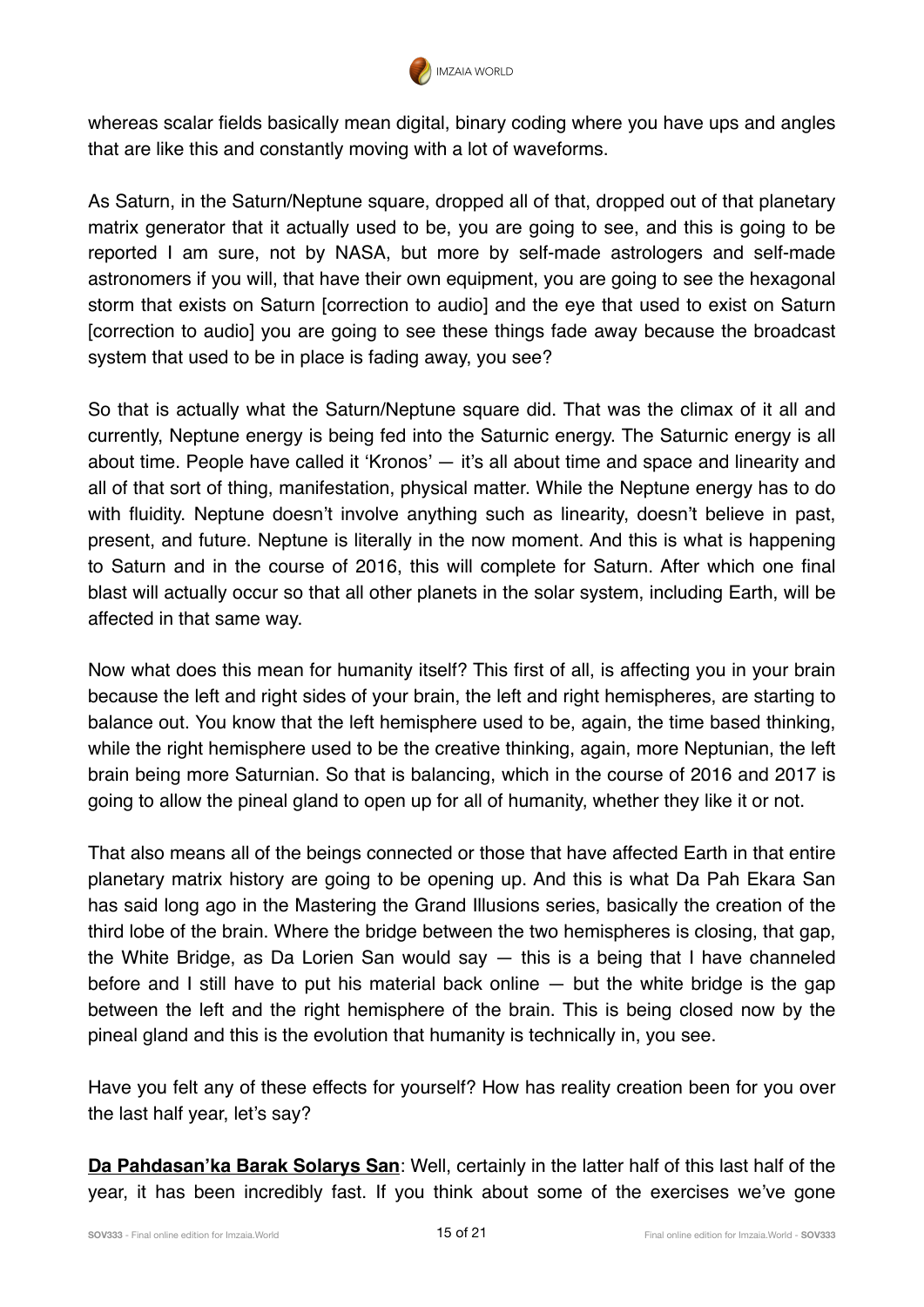

through, it's ridiculous how fast it is and especially when you have two or more people focusing on the same thing, it's almost instantaneous. You really can see results immediately. In terms of feeling exactly what is happening physically, who knows? It's just a case of hanging on, really, just trusting and knowing that it is natural and sort of par for the course.

It's a huge evolution that we are all going through. And very evident if you take the time yourself to focus on things you want to manifest, I am sure you will find it much, much easier than you ever have done before. Frighteningly quick, if you go the wrong way as well! Be careful with that. It is really about focusing consciously on the outcome you really wish to see, continuously without falling back and allowing negative influences to manifest reality around you. So it's huge. There is a huge difference to answer your question.

## **The Assistance of the Flower of Life Geometry**

**Da Pah Kwan Yin San**: And what you said about this negative manifestation, thank god on that level that we are currently as a species being helped with the Flower of Life geometry because don't forget what Da Merkaia San said of course. Even a negative creation will ultimately lead to positive outcomes, positive manifestations, if you can just hold on long enough, really, to weather it through, to see it through. We have had direct effects of that here ourselves, especially maybe the last two weeks or something, we have seen direct results of that where it was up and down and up and down but ultimately, there is this upward motion where things rebalance, where the Flower of Life takes over and ultimately, you know, things start moving forward again.

There is a question here, Pahdasan'ka, by Da Ciro San. Hello Ciro San! And I hope Da Coca San is also there. The question is, "Is there going to be a rearrangement of planets in the solar system because of cymatics, different frequency, different distribution of mass?"

Well, Ciro San, you've again gotten it directly here. You spotted that very well. In fact this is already happening. You need to know, of course, that one of the ways in which these electromagnetic fields interact with one another is what humanity  $-$  science anyway — these days calls 'gravity.' Now, gravity is sound. Gravity creates waves, pockets that ultimately these planets line up in and move around the sun in, if you look at it from a physical perspective anyway.

Now that gravity field is changing into something different, something that we call 'levity,' alright? Now levity is not necessarily the opposite of gravity, but it is the balanced version of gravity. This means that the entire song of the solar system is changing. Where we had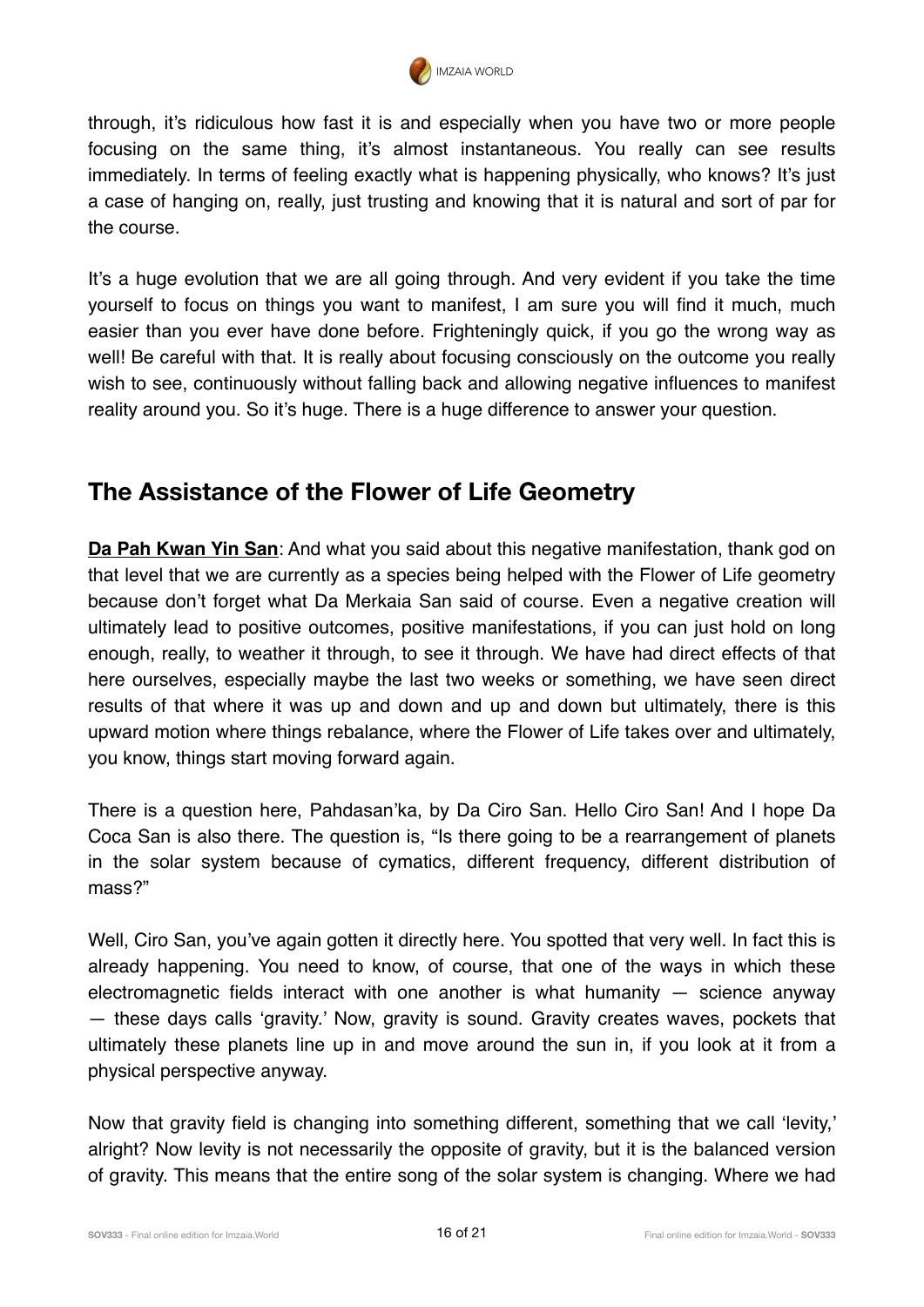

very erratic and very irregular dispersion of gravity waves, which you can see in the orbit of planets around the sun, this is now changing as planets are harmonizing with the solar body, as all of these things that I've spoken of earlier is basically now taking place. The entire song is changing.

This is why people like Da David Wilcock San, but also actual scientists, have been sharing for the last couple of years that conditions on these planets are rapidly evolving. Mercury, for instance, has heated up. Venus has created a stronger atmosphere than ever before. You see these effects happening because the planets are moving in different positions and ultimately creating this one, harmonic, akeneic song.

That is where all of that comes from. So, in short, yes, the rearrangement is taking place but don't forget of course that that also means that the rearrangement is taking place on the inside as well.

Several years ago — I think it was 2011 — we had Da Gaia San as a guest on one of our shows who, for the first time, spoke of the solar system inside of the head. I don't know if you remember that. I think it was on one of the Awakening the World shows or something. It is that long ago that this process that you are now discussing started happening. It first happened on the inside of humanity and now, as I said at the beginning of this program, it is starting to manifest on the outside, you see.

So, this whole instability that existed between all of the planetary bodies, this gravitic mass, this gravitic war that was always going on, push and pull, that is coming to an end and it is also coming to an end for most of, if not all, of course, of humanity.

**Da Pahdasan'ka Barak Solarys San**: Great question.

**Da Pah Kwan Yin San**: Yes, thank you.

## **Changes to the Human Body**

I am going to see what else I want to touch upon here today before we go deeper into Day Two and all of these pieces that are coming. Yes, I guess one of the things I want to touch upon still are the changes that are occurring in the human body. Because a lot of the diseases that humanity has suffered from over the years and that have actually become extremely potent since the 1930s, the 1940s, and especially the 1950s, diseases such as cancers, MS, all of these sorts of different things that humanity goes through, diabetes — I don't know what you guys play with in your spare time — those sort of heavy, heavy things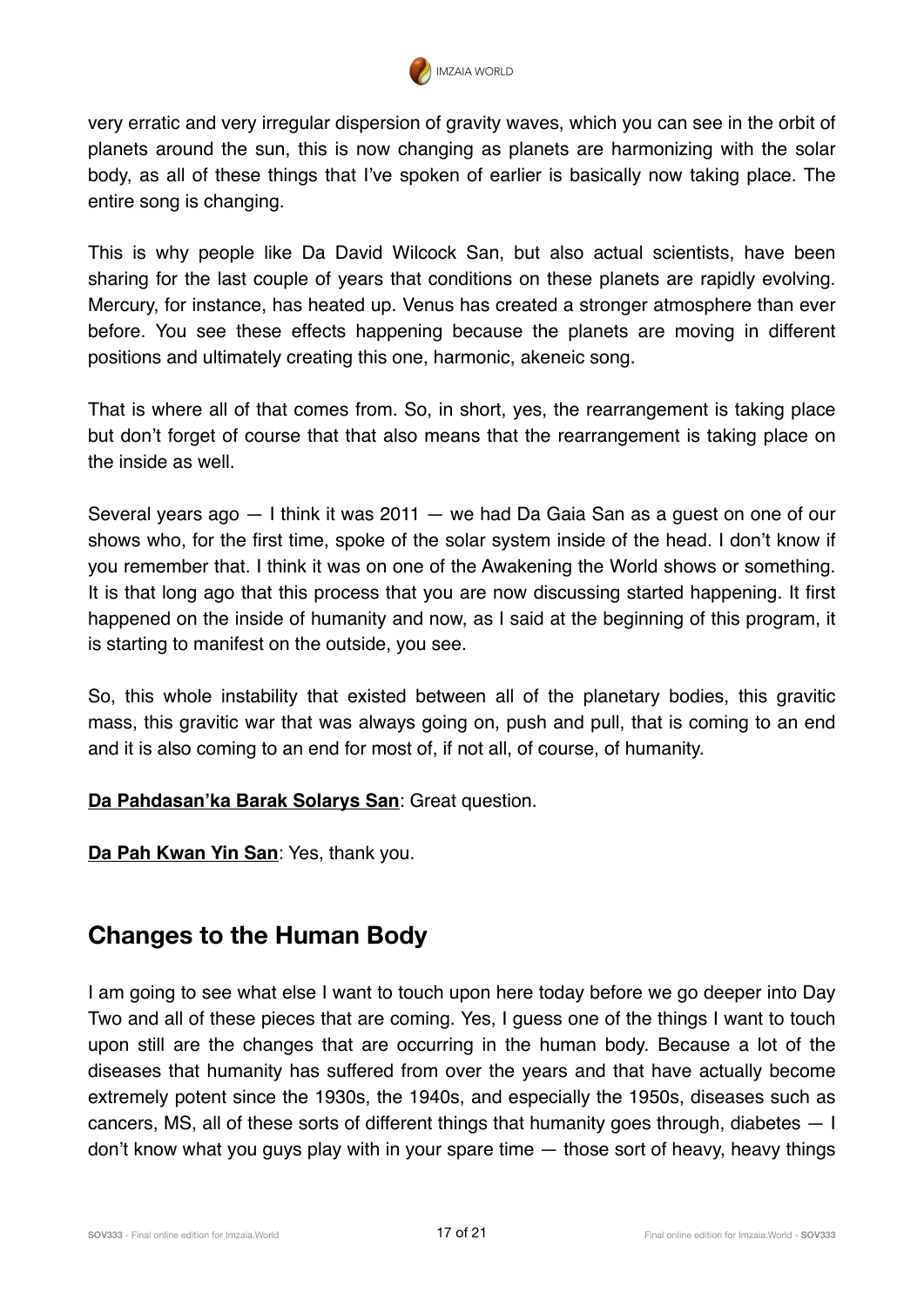

that make people withdraw into a darker aspect of themselves, all of that is being affected as well.

Because don't forget that on a subatomic level and deeper than that, basically every cell of your body is a mini solar system, is a reflection on a holographic level of that mini solar system that we also sit in, much like the solar system itself is a cellular structure, a cellular body in the galaxy, much like the galaxy itself operates as a cell in the universe.

So, it really is about dimensions here and about the larger and the smaller, all of that is coming to an end, is rebalancing as humanity prepares to move into its next phase of evolution. That is really all that there is to it and it is a fantastic time to be on Earth.

It is a fantastic time to be alive right now, not only to witness all of this happening but truly to be a creator of it. And if anything, that is my core message during this introductory class for you today: You are doing this. You are creating this. And the more you understand that and the more you step out of the humanness of your life, the small human life that most people live, with their day to day activity, everything that they think about, the TV programs that they watch, everything that they consider important, the faster you are aligning with that the faster you are moving forward with that.

So, in conclusion to all of this, I would like to try and make you understand that you are doing all of it. Ultimately, as has been said many times before, there is no such thing as a solar system the way we think of it in a physical reality. This was touched upon by Da Pah Ekara San as well. We are told that we live on this spherical piece of matter that is orbiting other spherical pieces of matter, that they are connected through a vacuum but all of that is merely the warping of perspective that was part of the planetary matrix that we are now moving out of. So all of these things are going to be opening up. Your relationship to the universe is going to be very different. And I say, "going to be" but really what I should say, already is different.

## **Your Conversation with the Solar System**

I would like to, in closing today, present you with an exercise and I would like to ask you, between today and Day Two of this webinar, to send in your experiences with this. When you have a moment of silence before you fall asleep at night, connect to the rest of the solar system. Start a conversation with the sun. Start a conversation with Venus and with Jupiter and see what happens, see what comes back. You will find that you know each other very, very well and that it will be a reconnection of old friends. As I have said before, in the past you would only be able to do this in the form of the electromagnetic spin field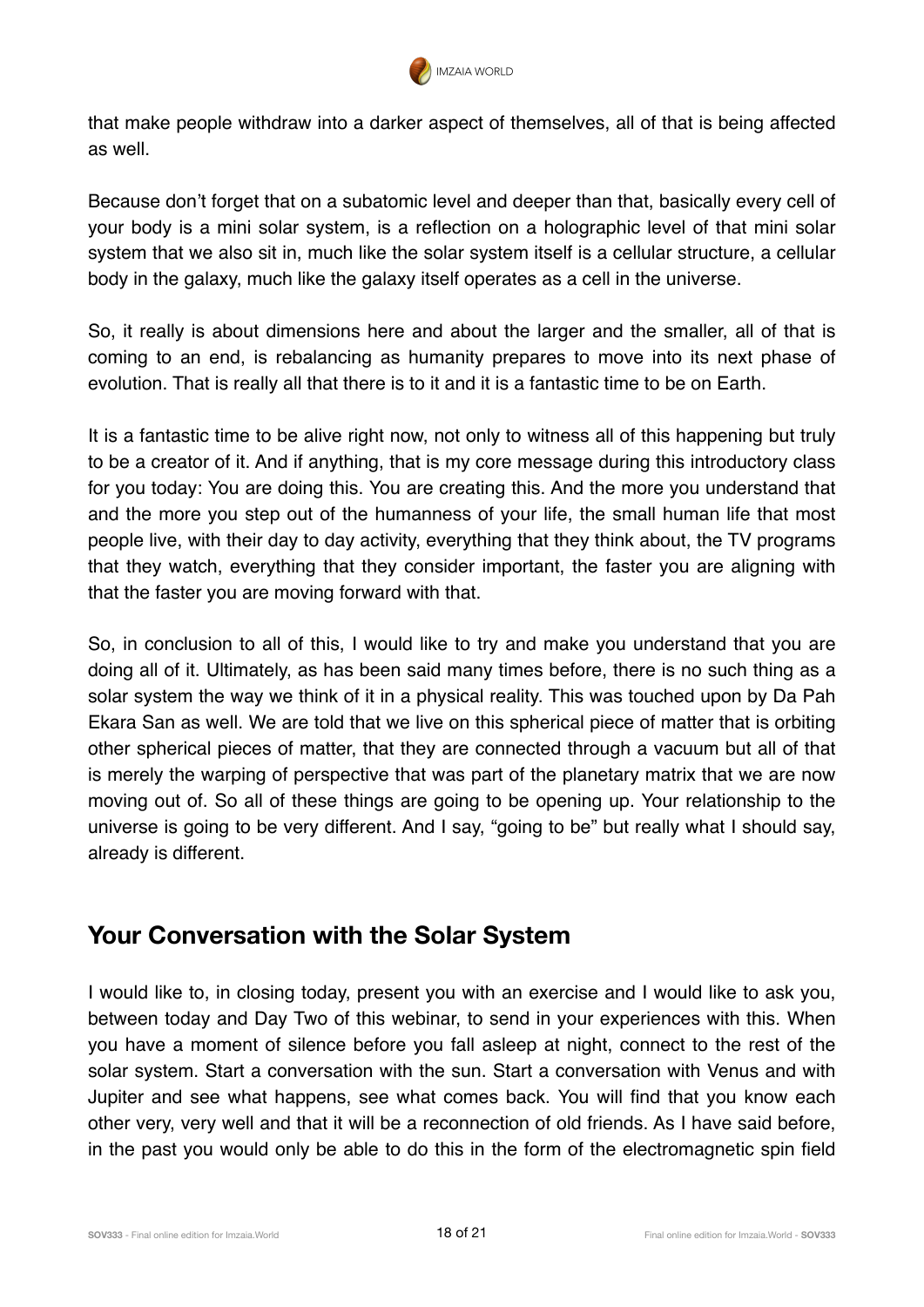

and all of that but these days, you can go directly via the realm of feeling, via the heart kakra.

Because that is another thing, you see, that is falling away, as we've said for a long time, the chakra system, the ley line system, all of these things are connected to the planetary matrix and were in place as a filter to stop you from making these connections. And this is, of course, what Lemurians have known all along. I believe during the many years that you've been on this path, Pahdasan'ka, Da Pah Ekara San and others spoke to you about Lemurian times and how Lemurians, without actually ever leaving their bodies, could travel to any other place in the solar system or in creation itself. Even if it wasn't in creation yet, when they thought of it or when they imagined it, it would become part of creation.

So that is the exercise I want to give you, you see? When you have a moment of quiet, when you are in meditation, whatever it is you do to find that inner balance, that inner harmony, and that inner peace, connect to these bodies. Connect to the Sun. Connect to Venus. Connect to Jupiter and not only start a conversation but once you have reintroduced yourselves, let's say, actually travel there. Go there from within. Focus on what Da Pah Ekara San taught you yesterday in the first solar mediation, The Power of a Thousand Suns, in the workings of the heart kakra in conjunction with the Flower of Life geometrical grid and shift yourself to that planetary body and send in your observations.

It is in doing so, by sending in all of your observations together, that you will actually see that you are not just imagining things because I will guarantee you that everyone here who is taking part in this class today is going to come back with the same results. And that means it is real. That means that you are not just making something up. You will actually be able to interact directly and not only that, but you will also be able to connect to one another on these different bodies and that is what we are going to do in one of the exercises that is going to come up.

After you have experimented with this in the days to come, we are going to do an exercise live where we'll travel, all of us together at the same time, to these various planetary bodies and engage one another, interact with one another which ultimately, we'll make a final attempt to take you completely into akeneic space, into that arena of sovereign domain that we then call 'Honomeia.' Which is the ultimate starting place, the heart of the Central Sun herself, which is basically where Ascended Life tends to hang out most of the time when we are not in body.

So that is what we are going to be doing. I hope that so far you have enjoyed this very brief introduction to the Solar Activations. In fact, I wanted to say this at the start of today's event but I'm going to say it now in closing. The next segments that we are going to be presenting are not going to be one hour long but one and a half hours long, much like the next webinar will be, The Five Breaths, where we will do that, and we have already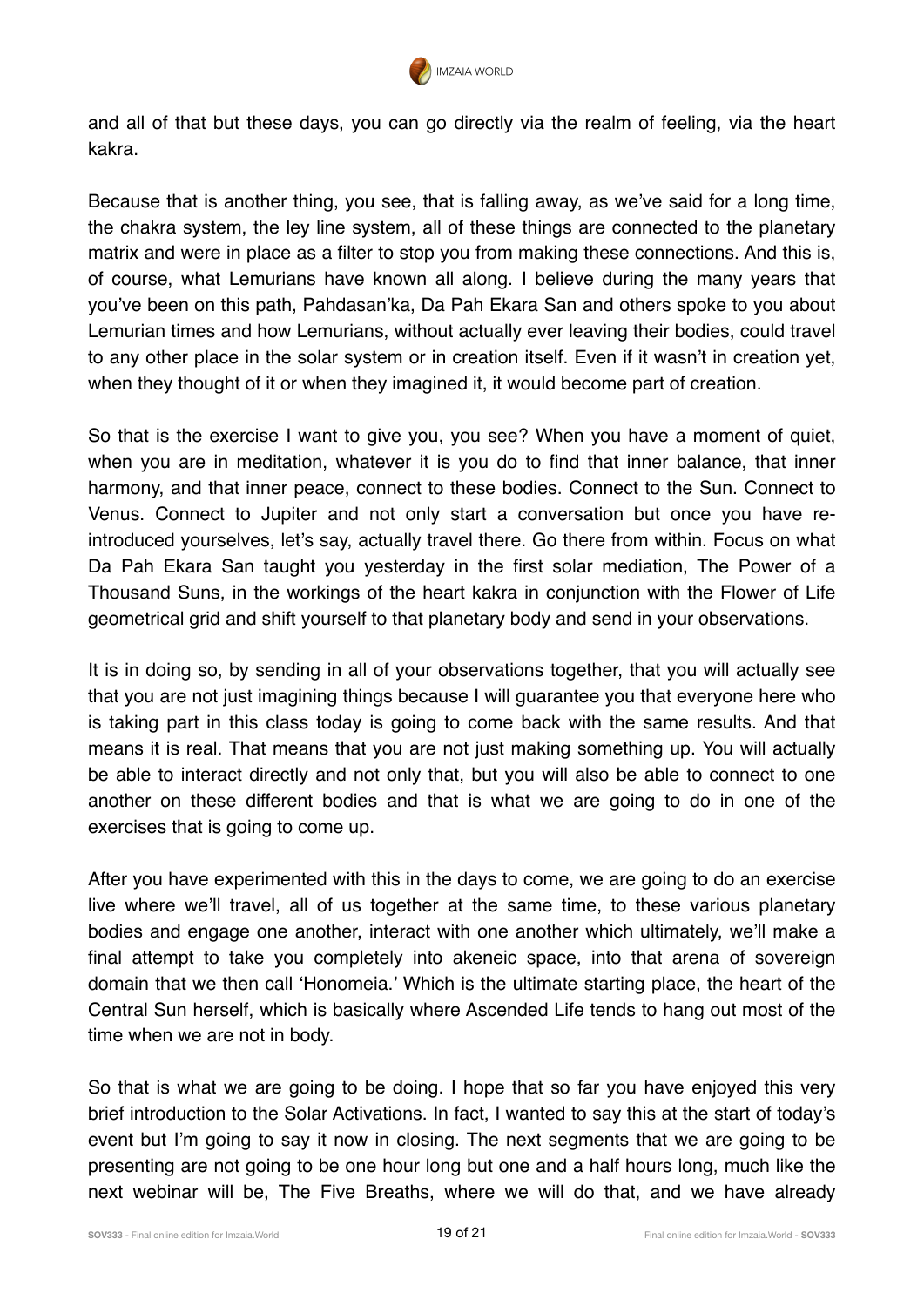

planned that in. The reason why we are going to do that is because one hour each time is going to be theory, discussions like we are doing today and the next, the closing half hour is going to be these exercises each time.

So, how do you feel about all of this? I mean, I have been talking so much, I haven't given you much of a chance to speak.

**Da Pahdasan'ka Barak Solarys San**: It was great. Wow, it feels like we've got some fantastic things coming up, kids! I am very excited actually. It is something brand new for me as well, to have the solar system come in. I've never met the Sun, Venus, Jupiter, and Saturn.

**Da Pah Kwan Yin San**: You see her every day!

**Da Pahdasan'ka Barak Solarys San**: Yes, we say hello but……Yes, I think it is fantastic what is transpiring. We are finally over the hump, it feels like, of a long and sometimes arduous path.

**Da Pah Kwan Yin San**: You can say that again!

**Da Pahdasan'ka Barak Solarys San**: Yes, I couldn't be happier to see the back of some of those times and I am glad we've all made it. I would like to thank you again for who you are, really, for being here and taking an active part in this. It is really important.

**Da Pah Kwan Yin San**: Yes, thank you all from my heart as well. You have no idea how important you are. Sometimes even Ascended Life and people that we connect to and work with will get into conflict even about this because you don't understand what we understand. You don't understand just how vital you are, how important you are to all of creation, to the momentum that is now being created, to the evolution of the human species yourself. You are consciousness pioneers. You are ascension pioneers. You are on the leading edge of expansion. And when you go into this friction mode between yourself and everything else around you, that truly has an impact, as I have now explained in the course of this last hour.

So again, yes, you rock! Just like the third rock from the sun that we are on! And of course that is one thing left that I forgot to say here. Of course, after channeling all of these different bodies that we are going to be channeling, the concluding thought of this entire webinar of course is going to be presented by Da Gaia San herself who has a lot to say about the Solar Activations as we'll do them in the days to come as well.

So, get into this exercise that I have invited you to do. Connect to these solar bodies. When you are reconfirmed, when you have reconnected with them properly, when you